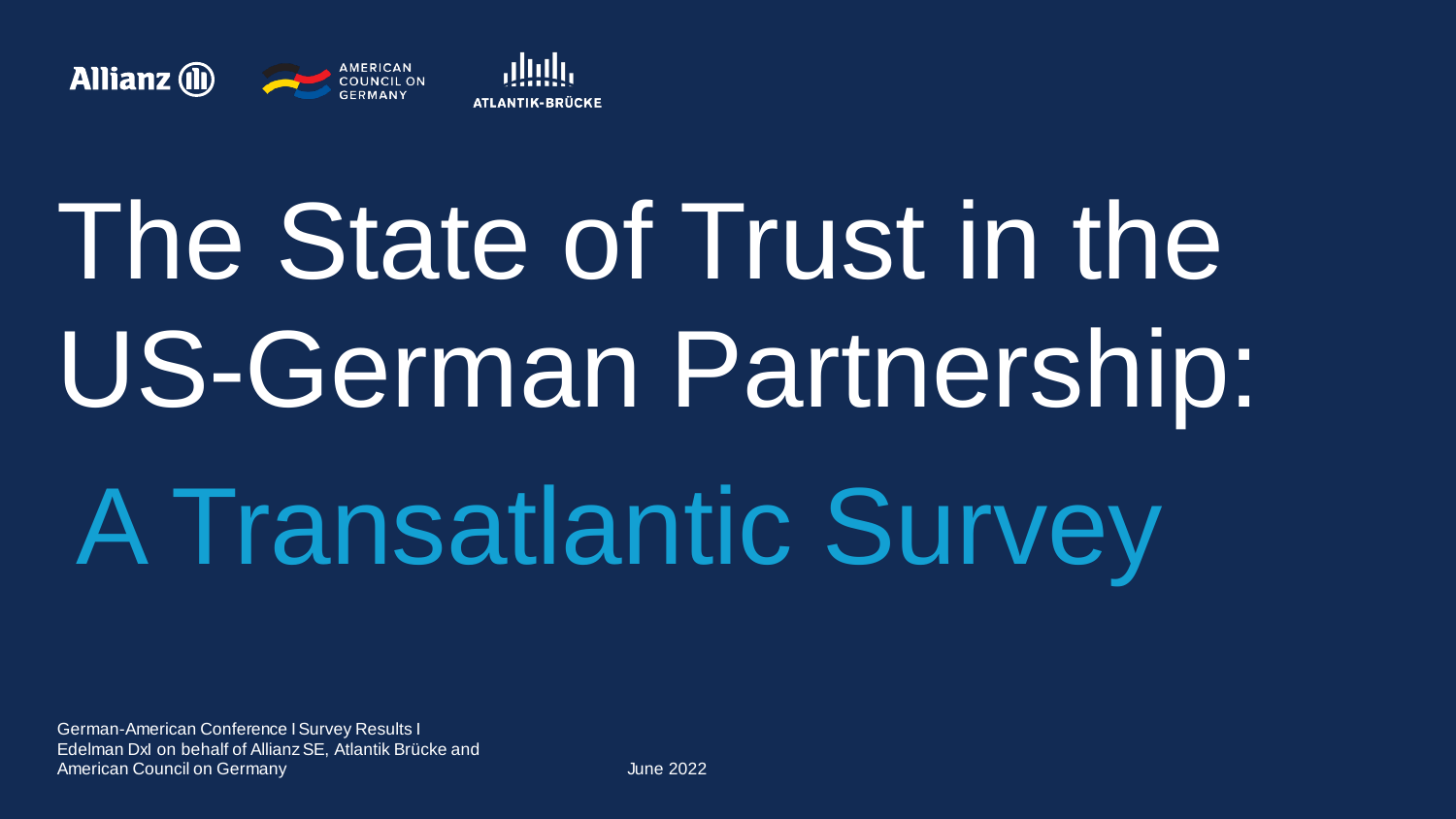#### **Methodology**

**Methodology:** 15-minute online survey

**Markets:** US and Germany

**Fieldwork:** May 2022

**Sample definition and size:**

- $\circ$  Nationally representative samples of the general population in terms of age (18+), gender and location in the US and Germany
- $\circ$  Total base size n=4,003 respondents (n=2,002 in the US and n=2,001 in Germany)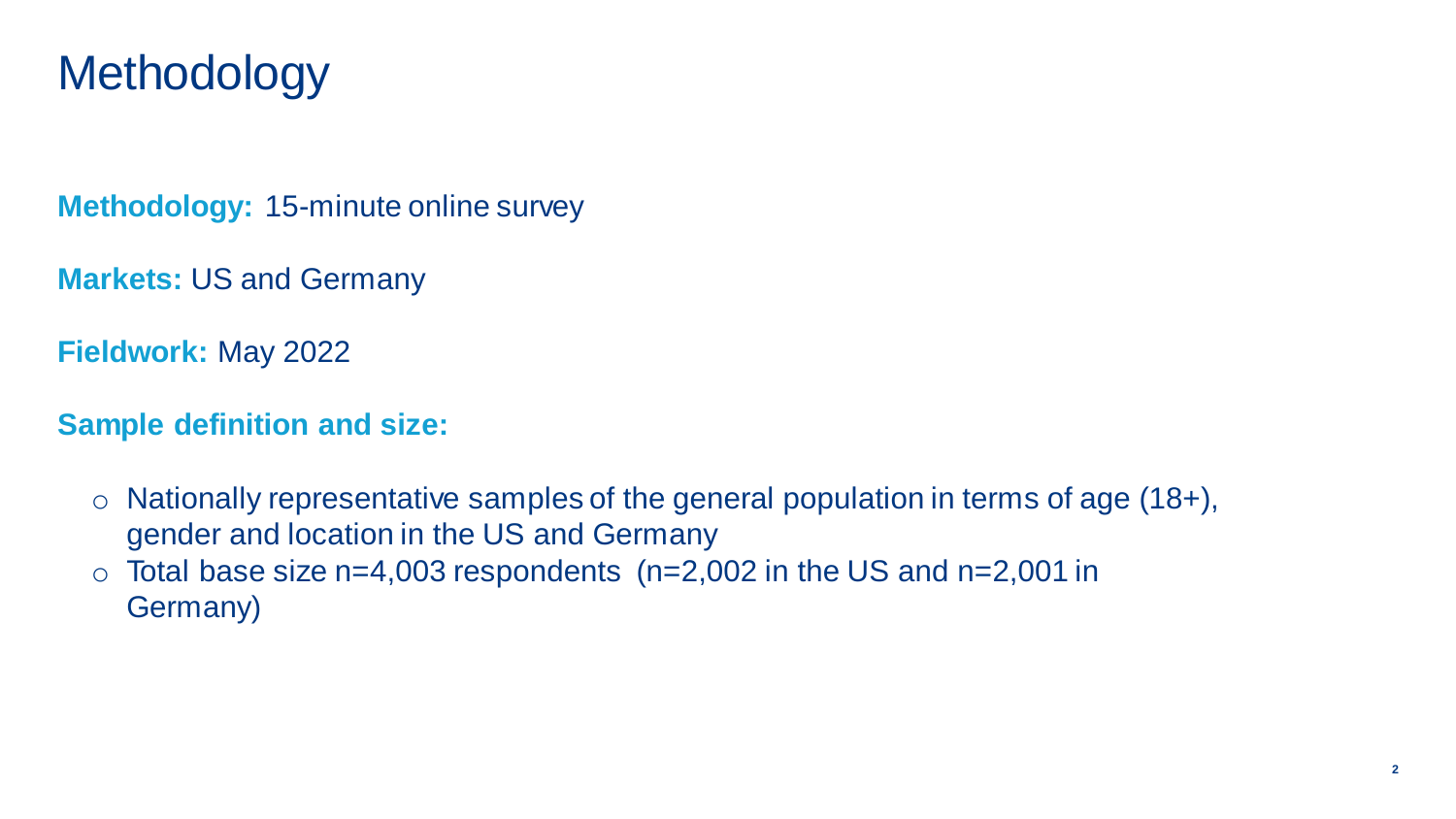





#### **In partnership we trust**



**Paving the way for the future**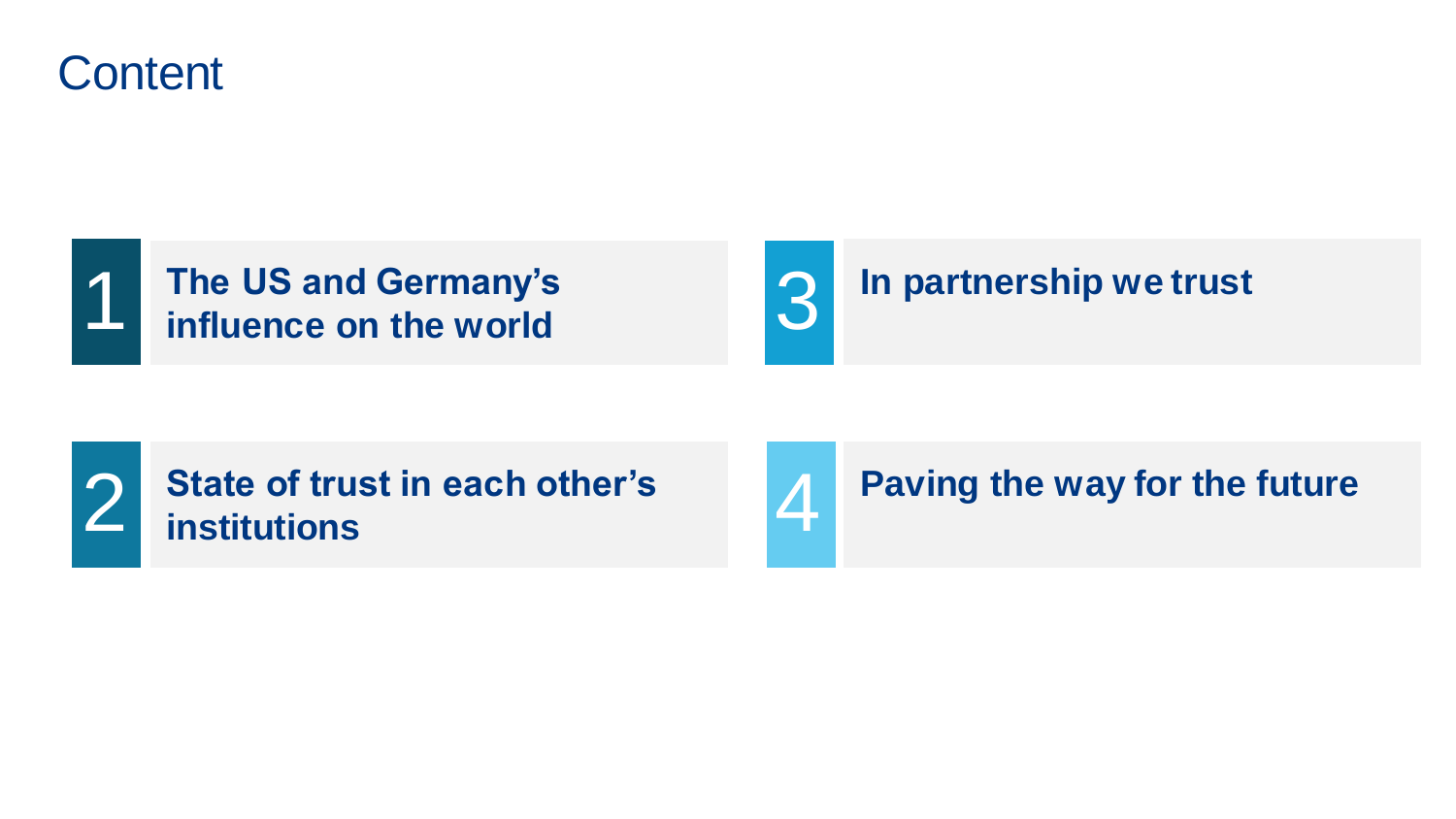## The US and Germany's Influence on the world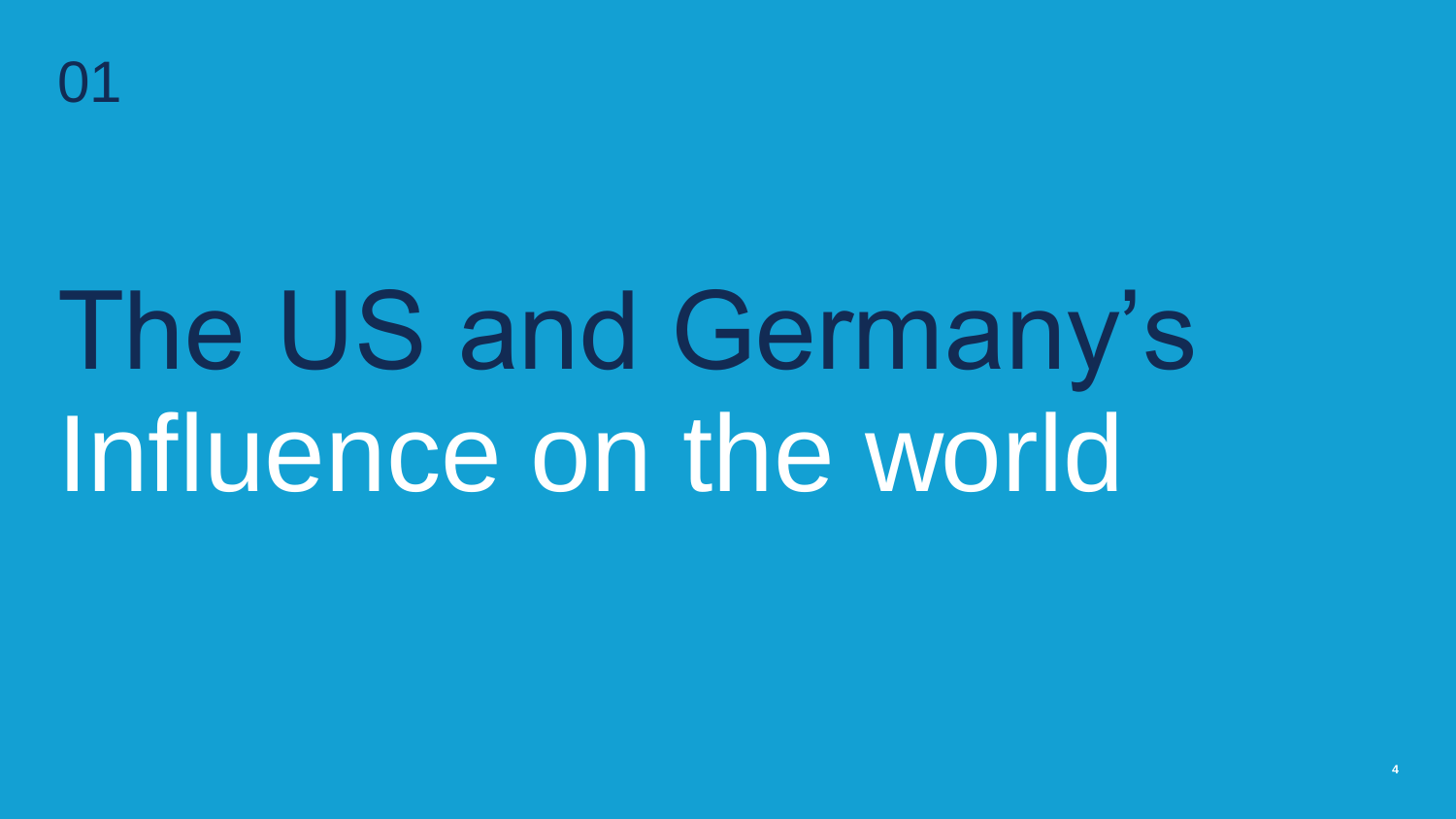#### Americans are confident in their status as a global leader. Germans feel they are one of several with moderate influence.

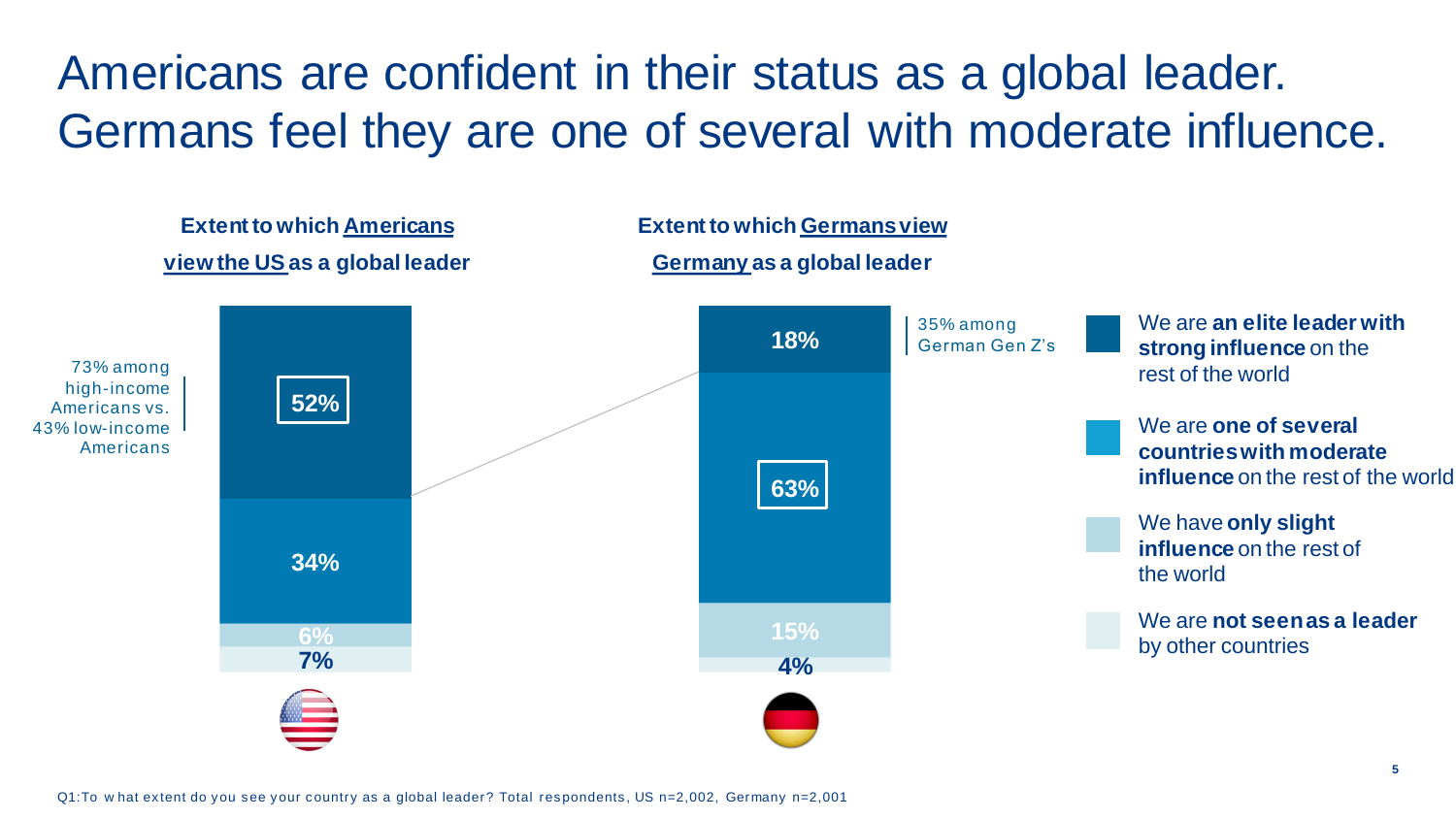#### International cooperation is key to be seen as a global leader.

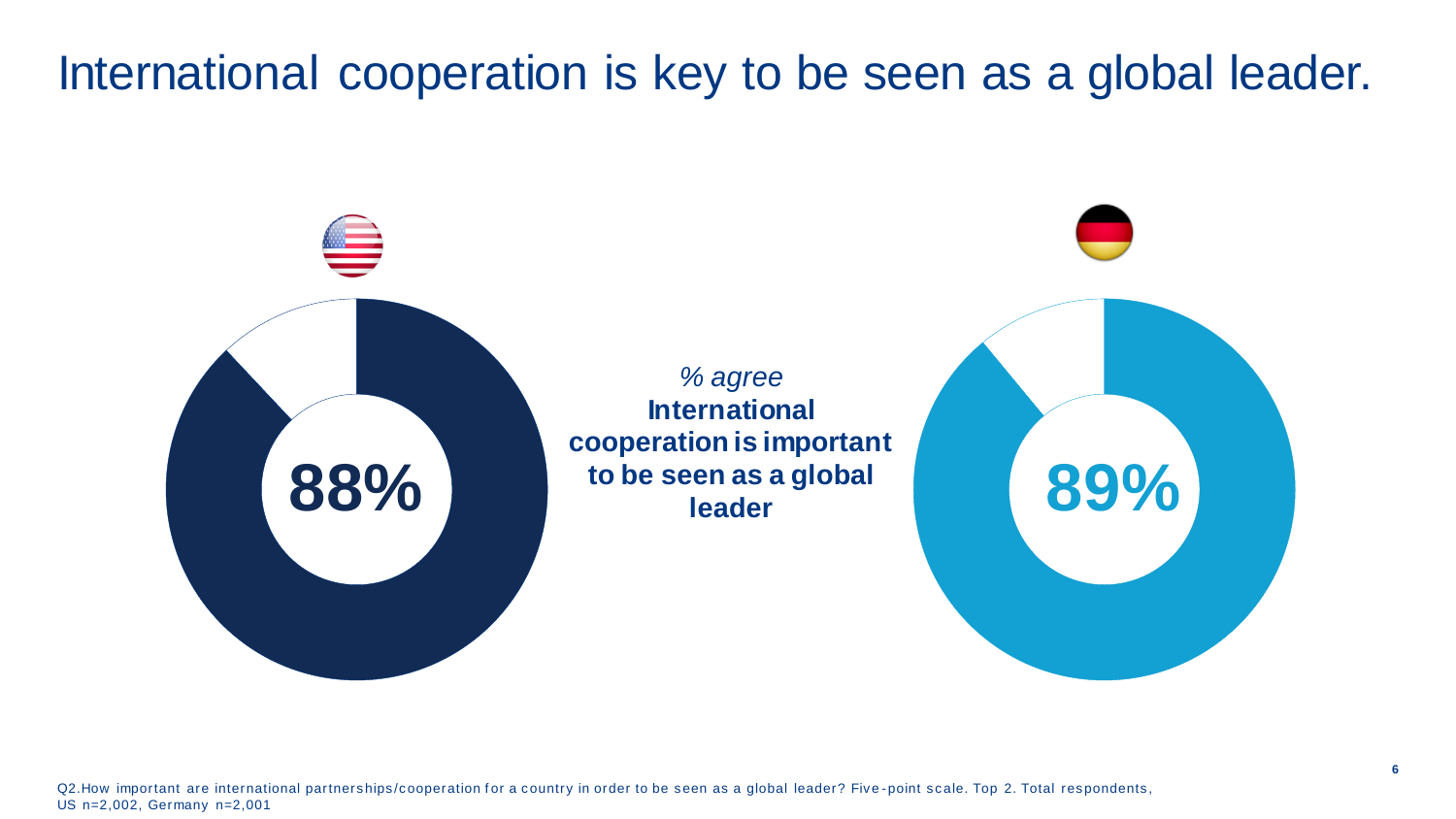## Germans more likely to believe international cooperation is critical to address pressing issues.



Q3. When thinking of the follow ing issues, do you believe they are better addressed through international cooperation or your state or federal government? 7point scale. State/f ederal government codes 1 -3. International cooperation codes 5-7. Total respondents, US n=2002, Germany n=2, 001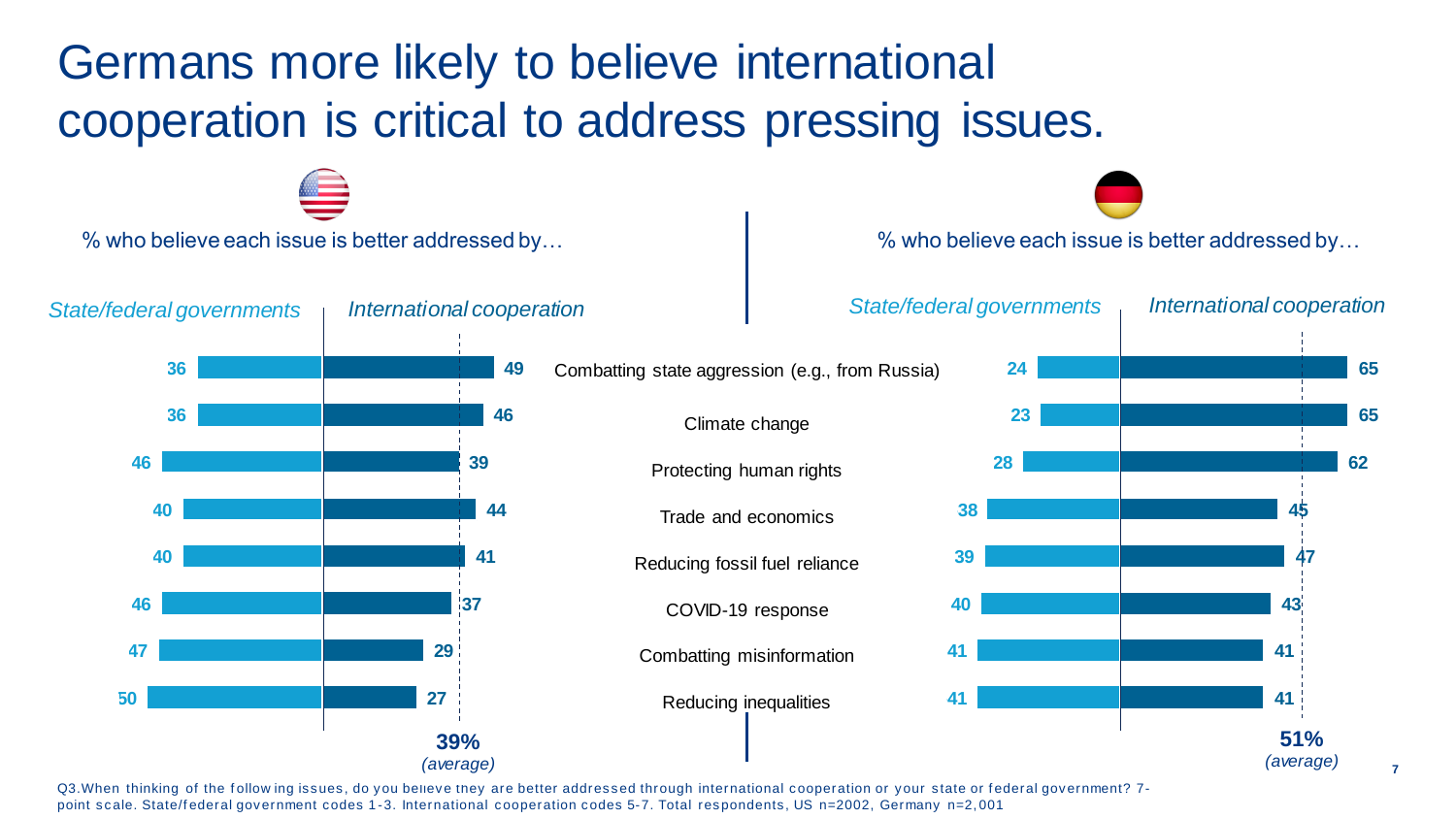### Americans think some specific issues are better addressed by domestic authorities.

% who believe each issue is better addressed by…

*State/federal governments International cooperation*



Combatting state aggression (e.g., from Russia)

Climate change

Protecting human rights

Trade and economics

Reducing fossil fuel reliance

COVID-19 response

Combatting misinformation

Reducing inequalities

Q3. When thinking of the follow ing issues, do you believe they are better addressed through international cooperation or your state or federal government? 7-point scale. State/federal government codes 1-3. International cooperation codes 5-7. Total respondents, US n=2002.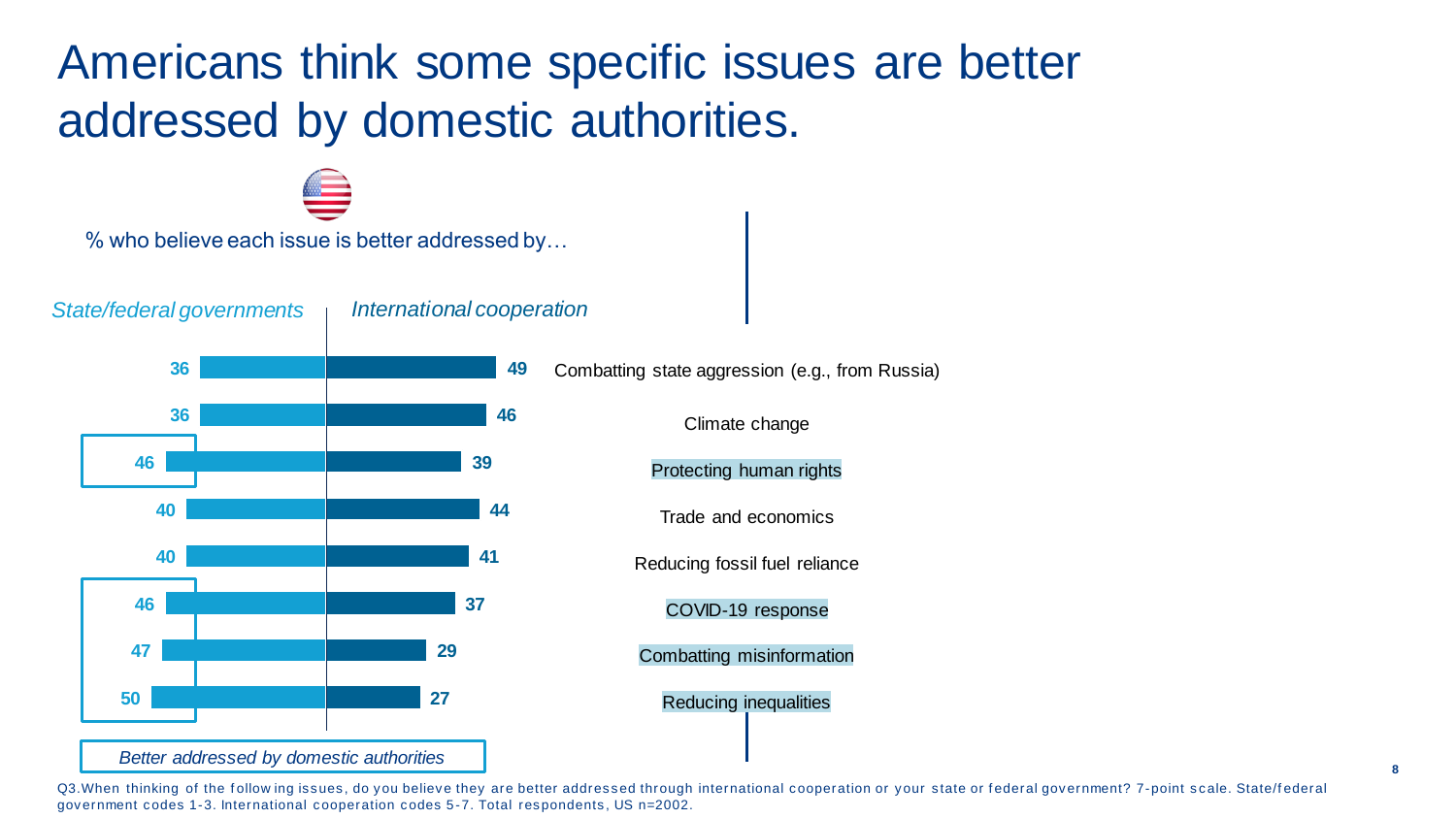## State of trust in each Other's institutions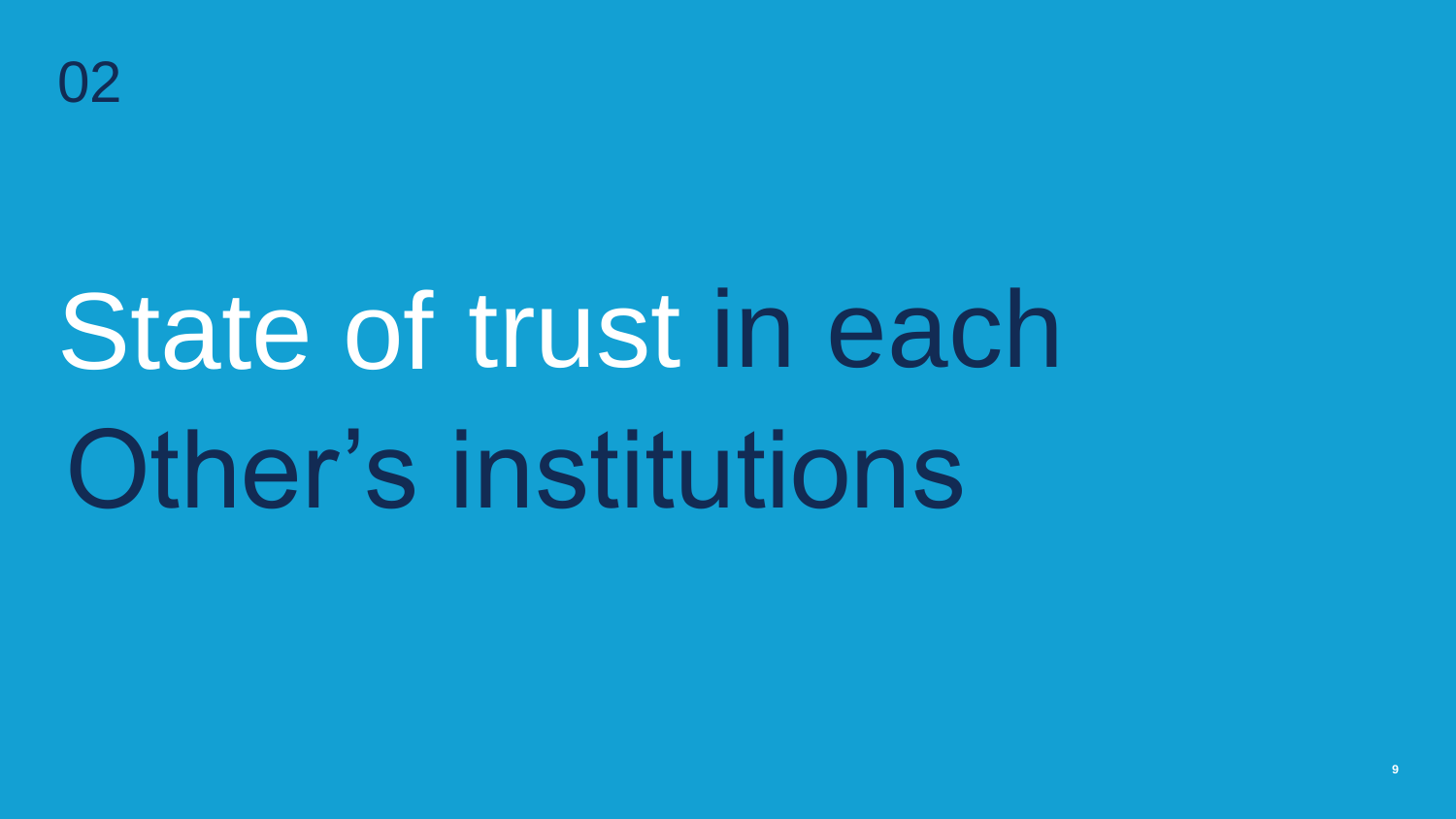## Americans are generally more trusting of German institutions, but Trust in each other's government is equal.

**% of trust in institutions of the other country**



Q9:How much do you trust the follow ing [American/German] institutions to do what is right? 7-point scale. Top 4. Total respondents, US n=2,002, Germany n=2,001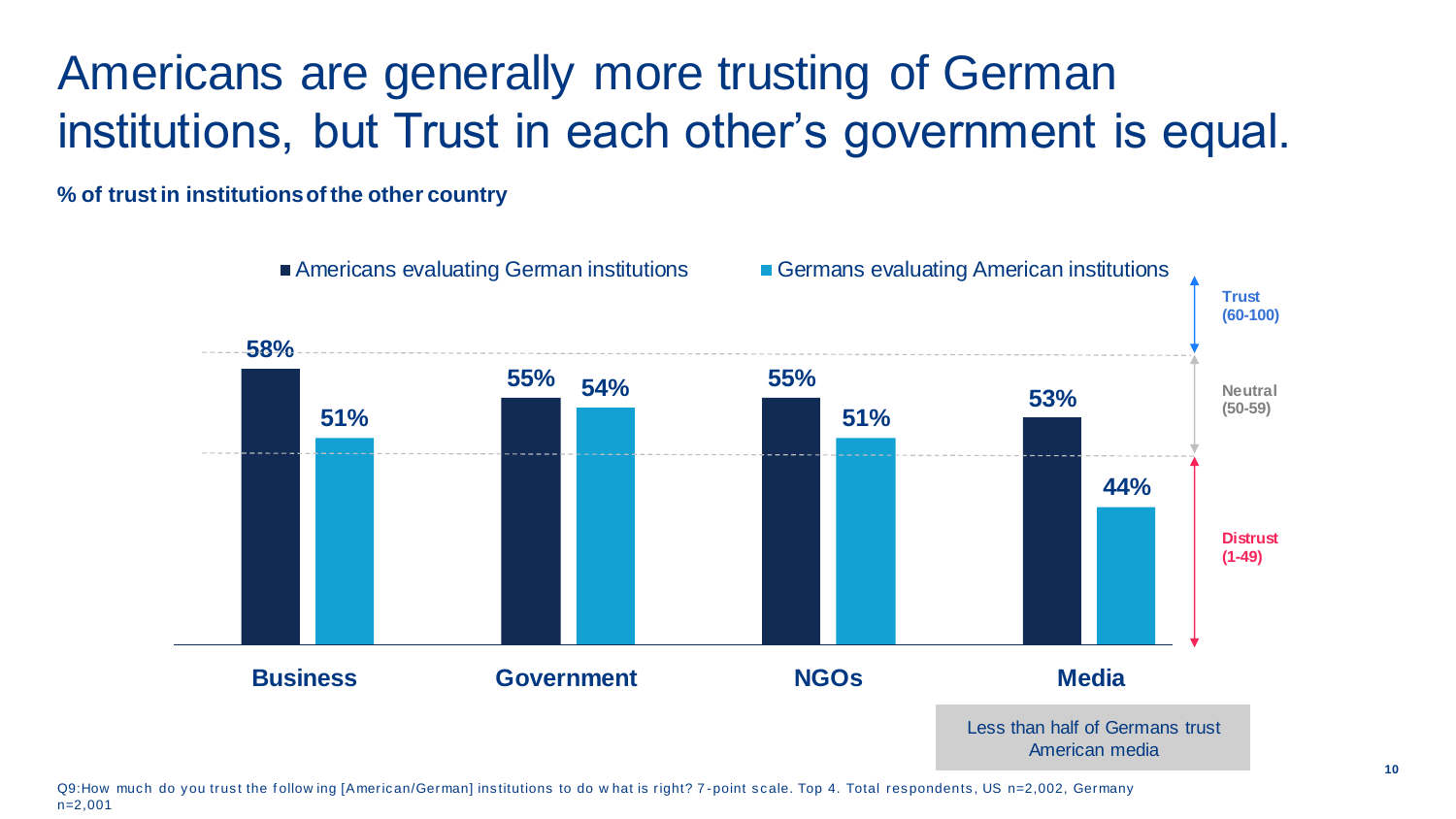#### Americans have more positive perceptions of German businesses than vice versa.

#### **Americans evaluate German businesses -** % who agree **65% 67% 69% 69% 70% 70% 73% 76%** They are transparent They are honest They are fair in their dealings They keep their promises They are trying hard to have a positive impact on society They are trying hard to have a positive impact on the environment They are reliable They are competent

#### **50% 51% 51% 54% 60% 61% 65% 73%** They are transparent They are trying hard to have a positive impact on the environment They are honest They are fair in their dealings They keep their promises They are trying hard to have a positive impact on society They are reliable They are competent

**Germans evaluate American businesses -** % who agree

Germans acknowledge the competence and reliability of American businesses but doubt their transparency, honesty and commitment to address environmental issues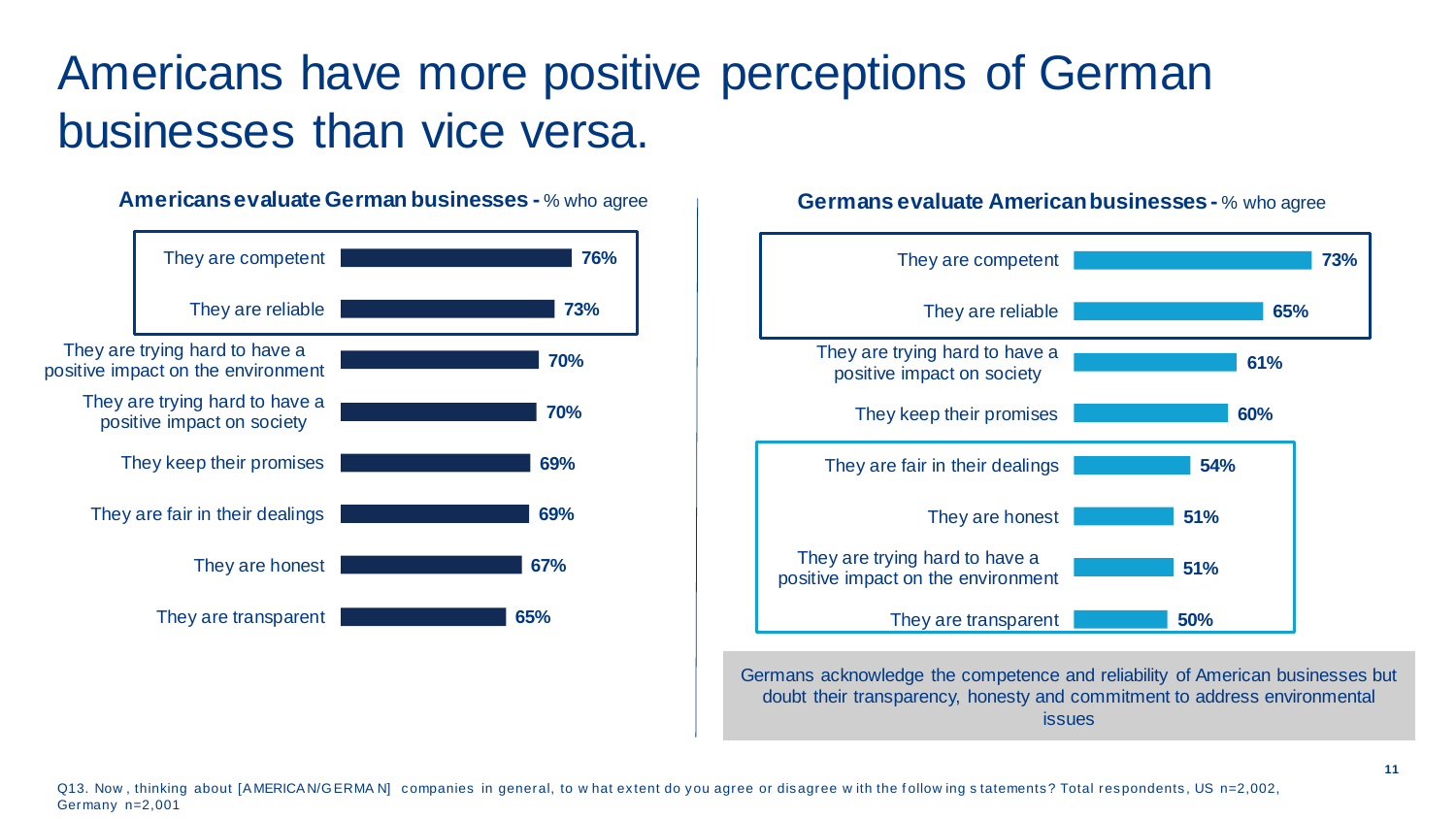## Views of businesses on both sides have remained largely unchanged.

#### **Americans evaluate German businesses over time**

| They are competent                 | 41% | 50% |
|------------------------------------|-----|-----|
|                                    |     |     |
| They are reliable                  | 40% | 50% |
| They are trying hard to have a     |     |     |
| positive impact on the environment | 46% | 45% |
| They are trying hard to have a     |     |     |
| positive impact on society         | 46% | 44% |
|                                    |     |     |
| They keep their promises           | 39% | 51% |
|                                    |     |     |
| They are fair in their dealings    | 38% | 50% |
|                                    |     |     |
| They are honest                    | 40% | 49% |
|                                    |     |     |
| They are transparent               | 37% | 51% |
|                                    |     |     |
|                                    |     |     |

#### % who agree

#### **Germans evaluate American businesses over time**



Has gotten better recently Has stayed the same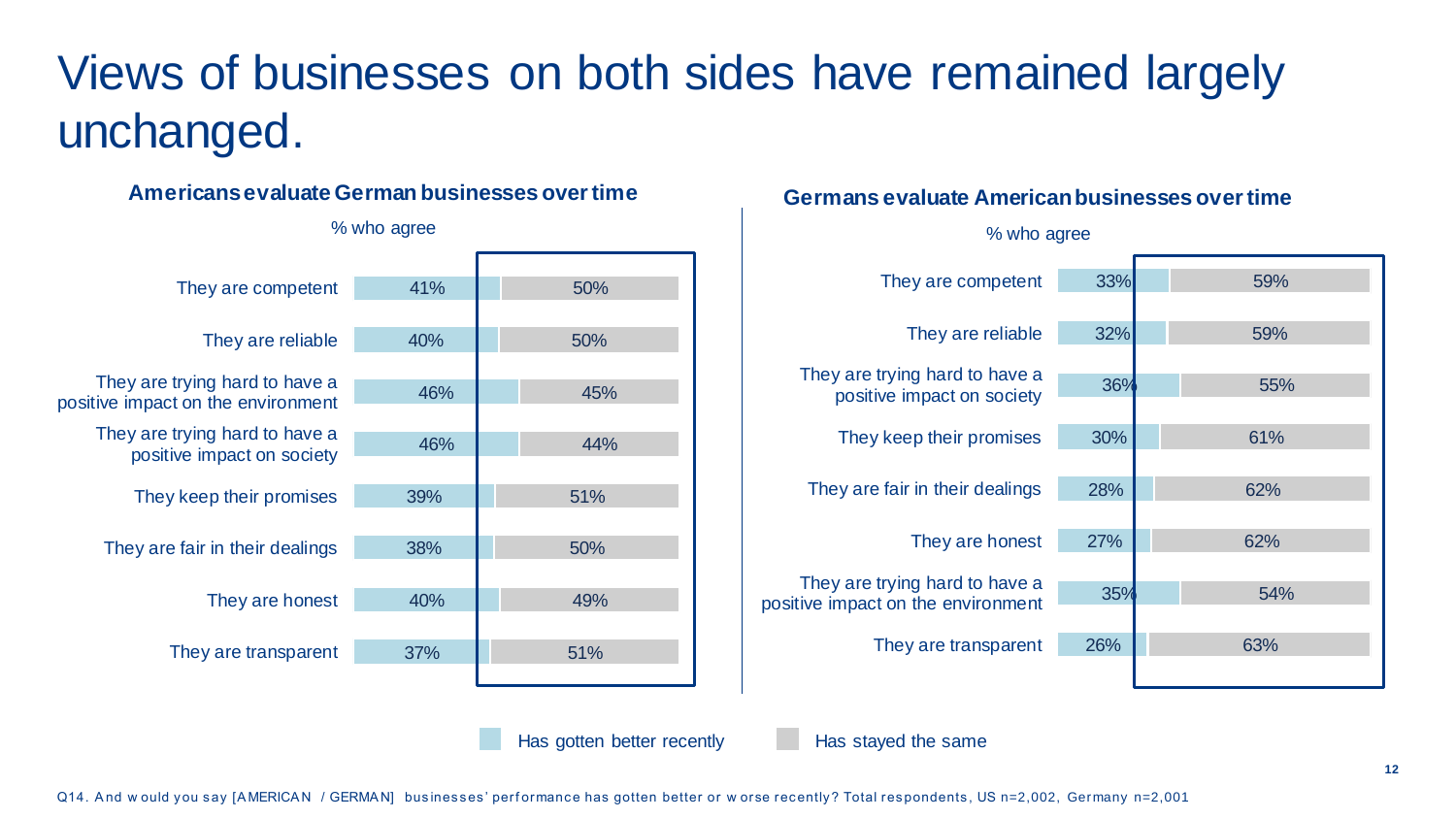### Trust in business is consistently driven on both sides by quality, innovation and historical relationships.

**Americans' top 3 reasons to trust German businesses**  I trust them because - % who agree **84% 84% 86%** Historical trade relationships between the two countries Their ability to innovate The quality of their product and services **83% 85% 86%** Historical trade relationships between the two countries Their ability to innovate The quality of their product and services **Germans' top 3 reasons to trust American businesses** I trust them because - % who agree Asked among those who **trust** the other country's businesses

Q15a. Thinking about [AMERICAN/GERMAN] companies in general, to what extent do you agree or disagree with the follow ing state ments? 7-point scale. Top 3. percentage trusting businesses. A ll respondents w ho trust [A MERICA N/GERMA N] business.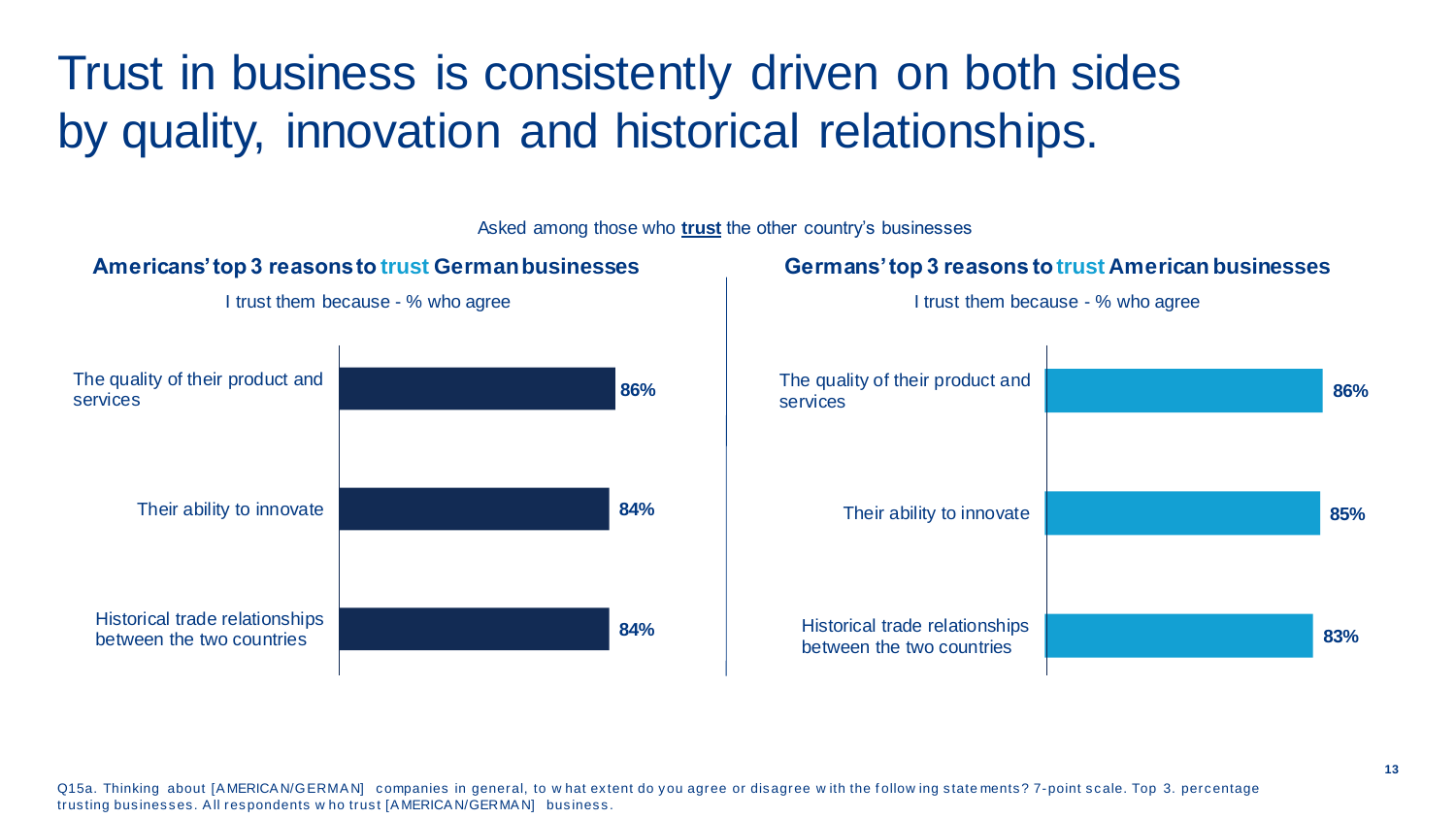## Distrust in business is driven by differing views of free trade and regulation.



Asked among those who **distrust** the other countries' businesses

#### Q15b. Thinking about [A MERICA N/GERMA N] companies in general, to w hat extent do you agree or disagree w ith the f ollow ing state ments? 7-point scale. Top 3. percentage distrusting businesses. All respondents w ho distrust [AMERICAN/GERMAN] business.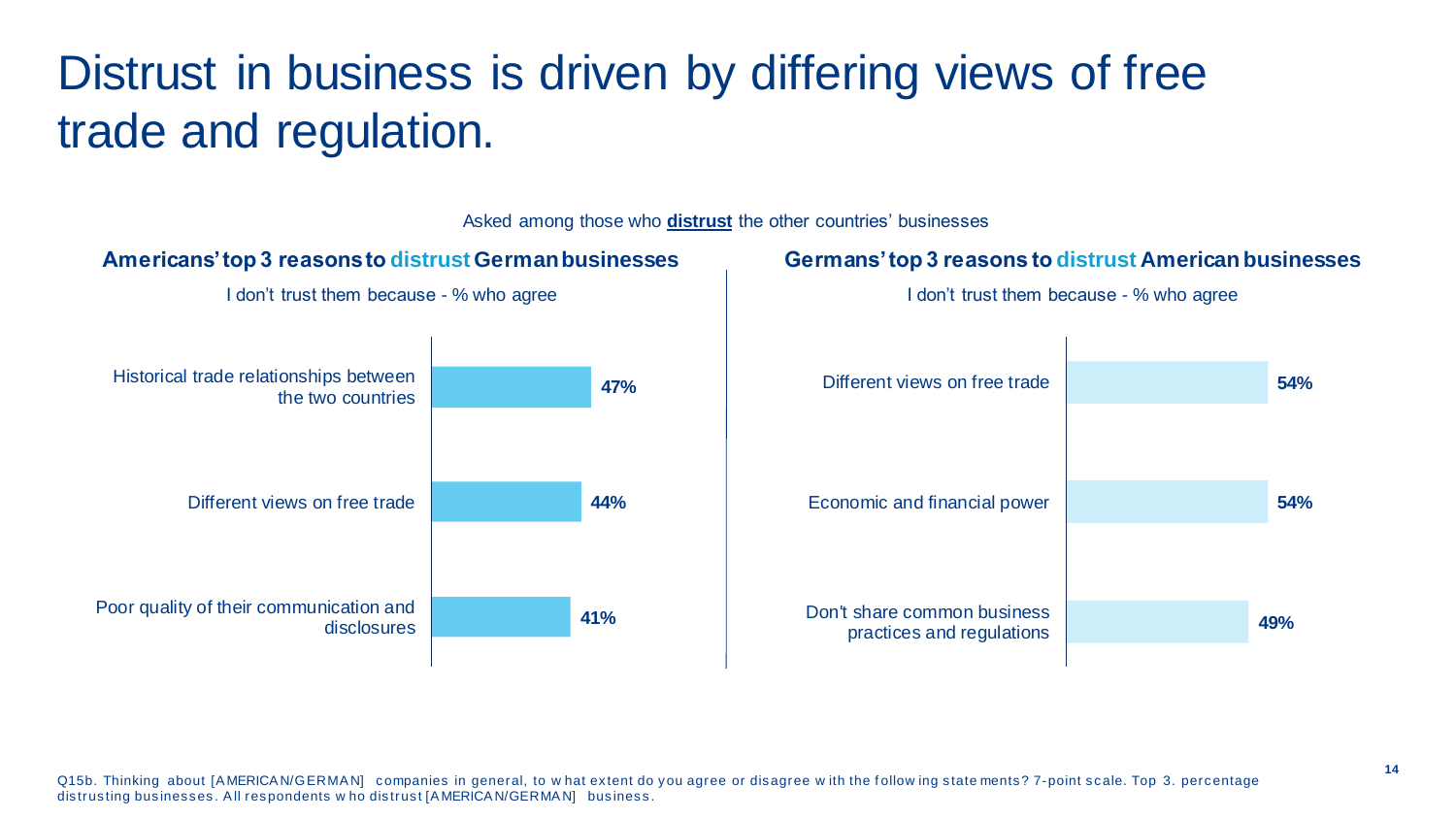### Americans feel positive about the German government. Germans are skeptical of US honesty and transparency.

**Americans evaluate German government -** % who agree **63% 68% 68% 69% 70% 72% 74% 75%** It is transparent It keeps its promises It is honest It is reliable It is fair in its dealings It tries to have a positive impact on society It is competent It is trying hard to have a positive impact on the environment Americans believe the German government is working hard to have a

positive impact on the environment and society, that it is competent and fair in its dealings

**Germans evaluate American government -** % who agree



Germans acknowledge the competence of the US government, but doubt its transparency, honesty and commitment when it comes to addressing environmental issues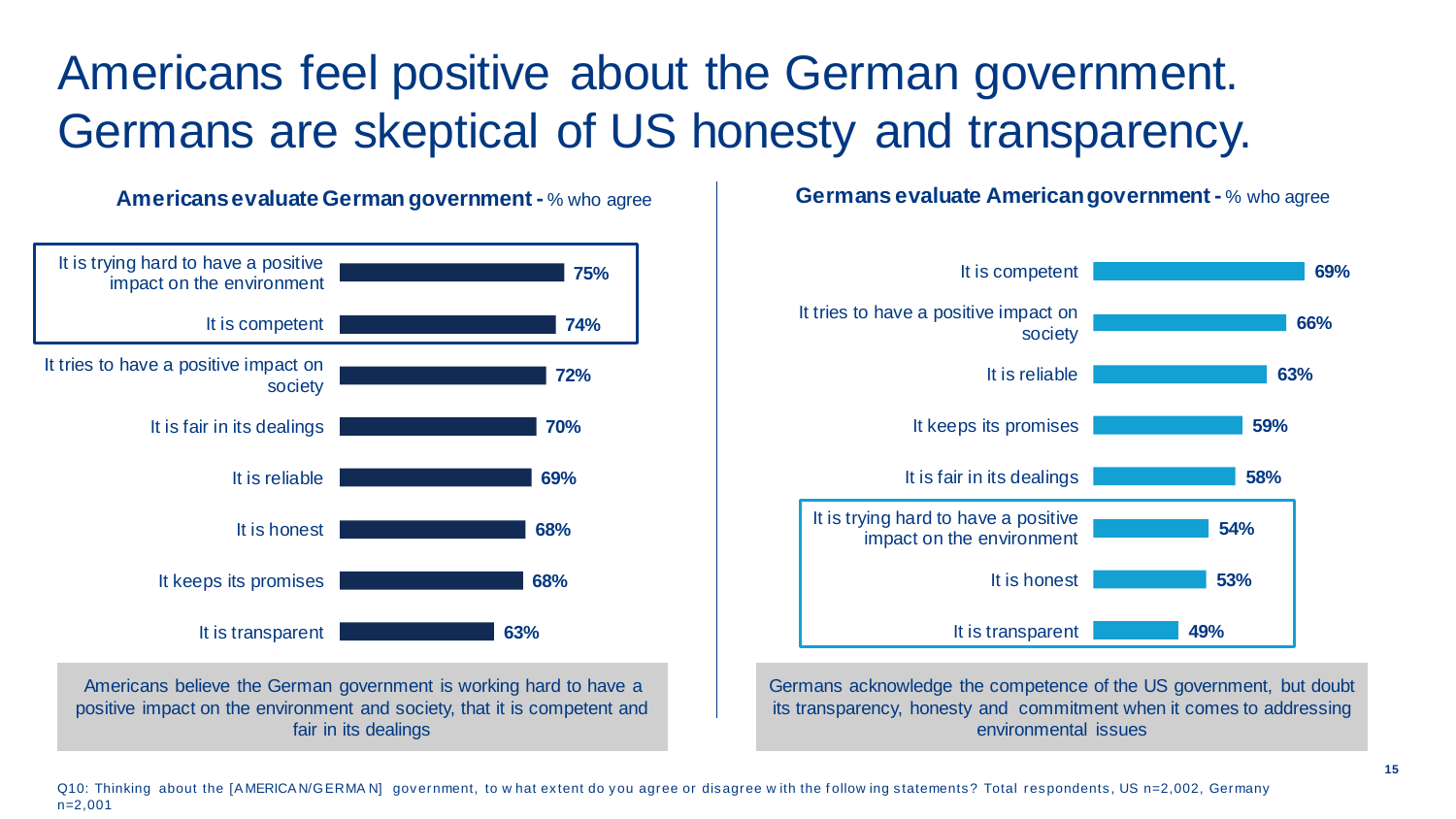Views of German government have remained largely unchanged. US government increasingly perceived as competent.



**Americans evaluate German government over time Germans evaluate American government over time**

Perceptions of the German government remained largely unchanged, although improvements are seen when it comes to societal and environmental impact

Has gotten better recently Has stayed the same



Although perceptions of competence and reliability of the US government have improved for 1 in 2 Germans, transparency and honesty remained relatively unchanged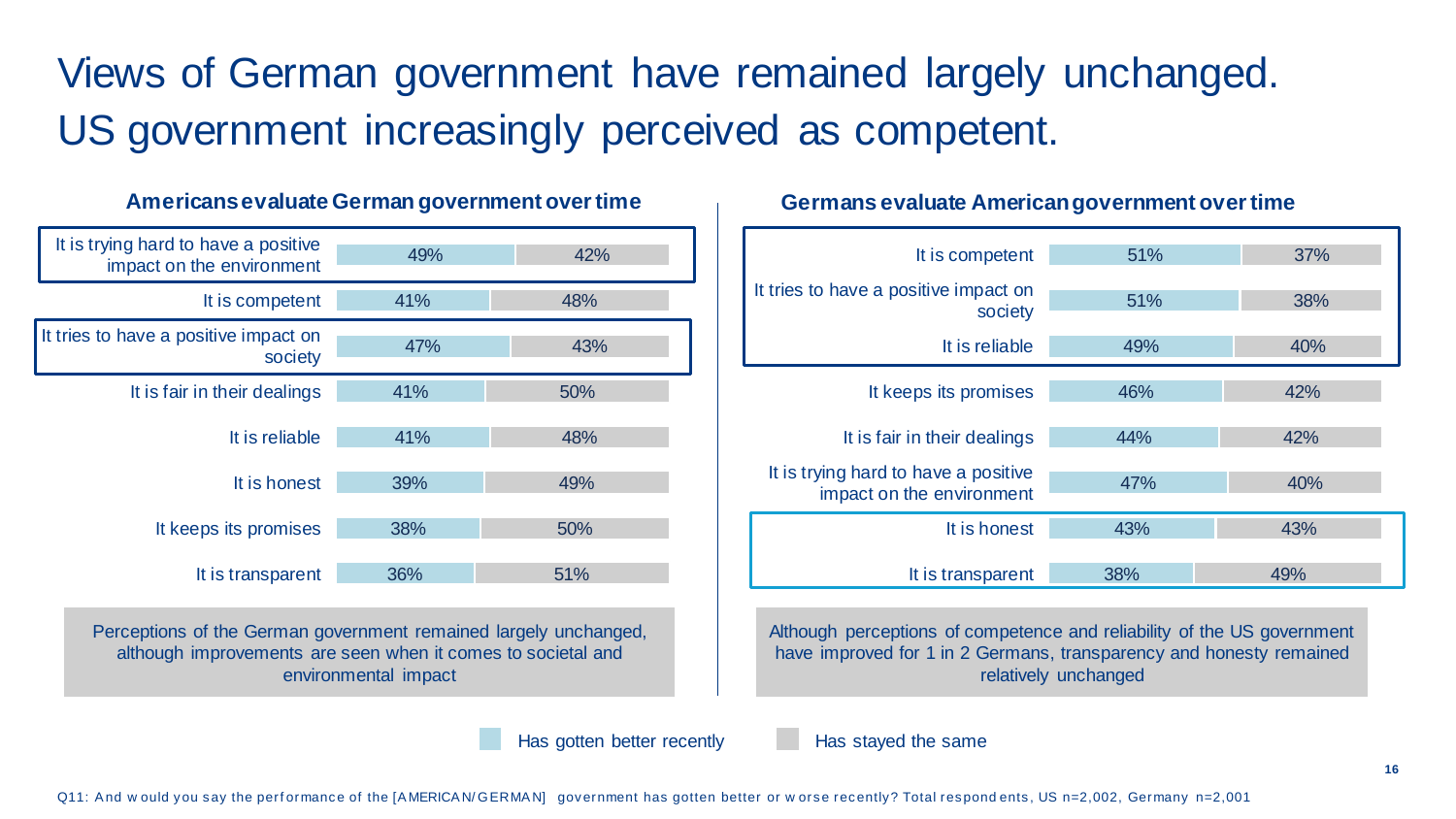Common values, interests, challenges and democratic views are top Trust factors in both US and German governments.

**Americans' top 3 reasons to trust the German government** I trust it because - % who agree **86% 88% 89%** Share common values Share common views of democracy Share common interests and challenges **86% 86% 87%** Share common values Share common views of democracy Share common interests and challenges **Germans' top 3 reasons to trust the American government** I trust it because - % who agree Asked among those who **trust** the other countries' government

Q12a. Thinking about the [AMERICAN/GERMAN] government, to what extent do you agree or disagree with the follow ing statements? 7-point scale. Top 3. percentage trusting government.A ll respondents w ho trust [A MERICA N/GERMA N] government.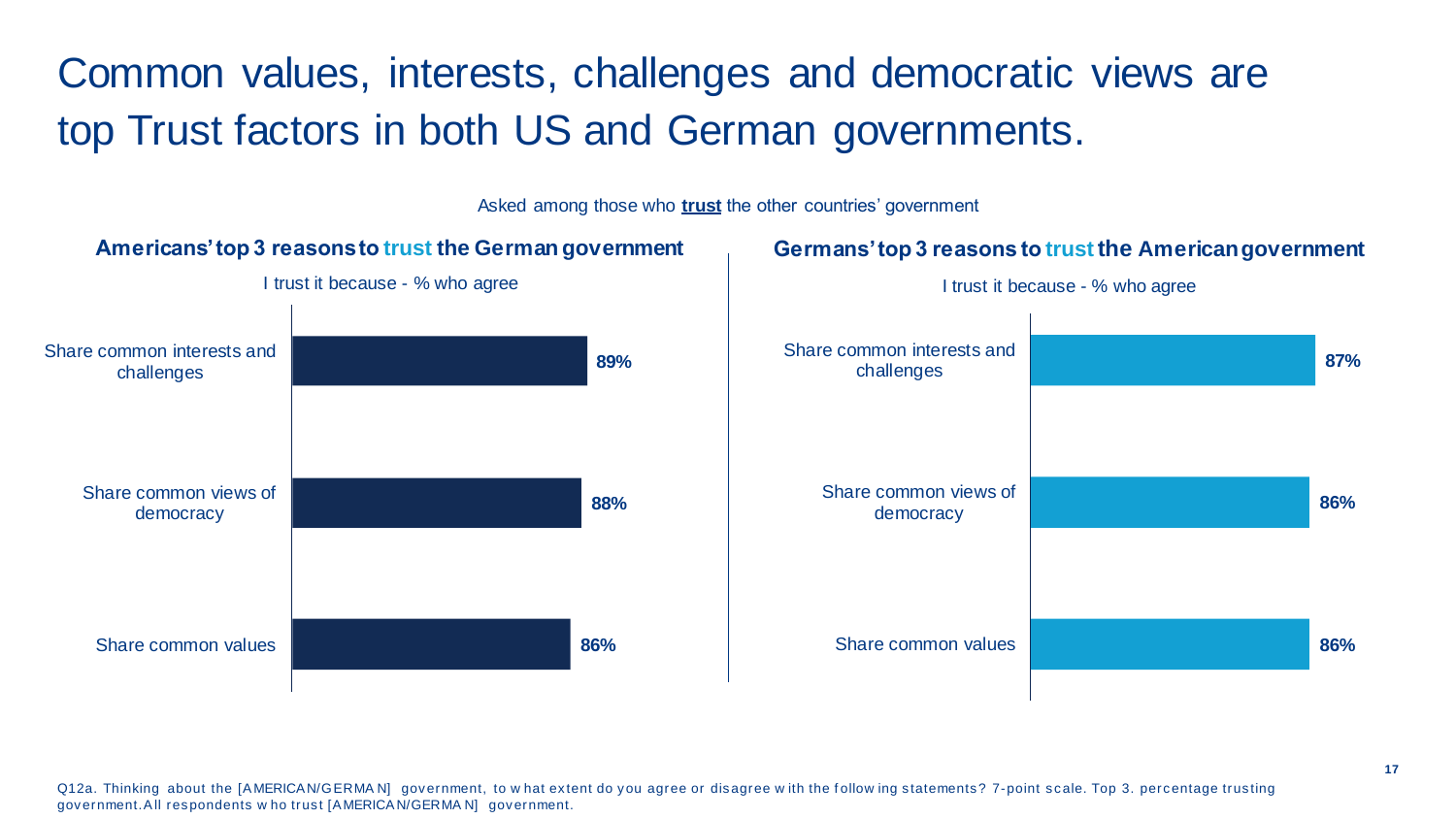#### Distrust in governments driven by political misalignment and inability to regulate.

Asked among those who **distrust** the other countries' government



#### Q12b. Thinking about the [AMERICAN/GERMAN] government, to what extent do you agree or disagree with the follow ing statements? 7-point scale. Top 3. percentage distrusting government. All respondents w ho distrust [A MERICA N/GERMAN] government.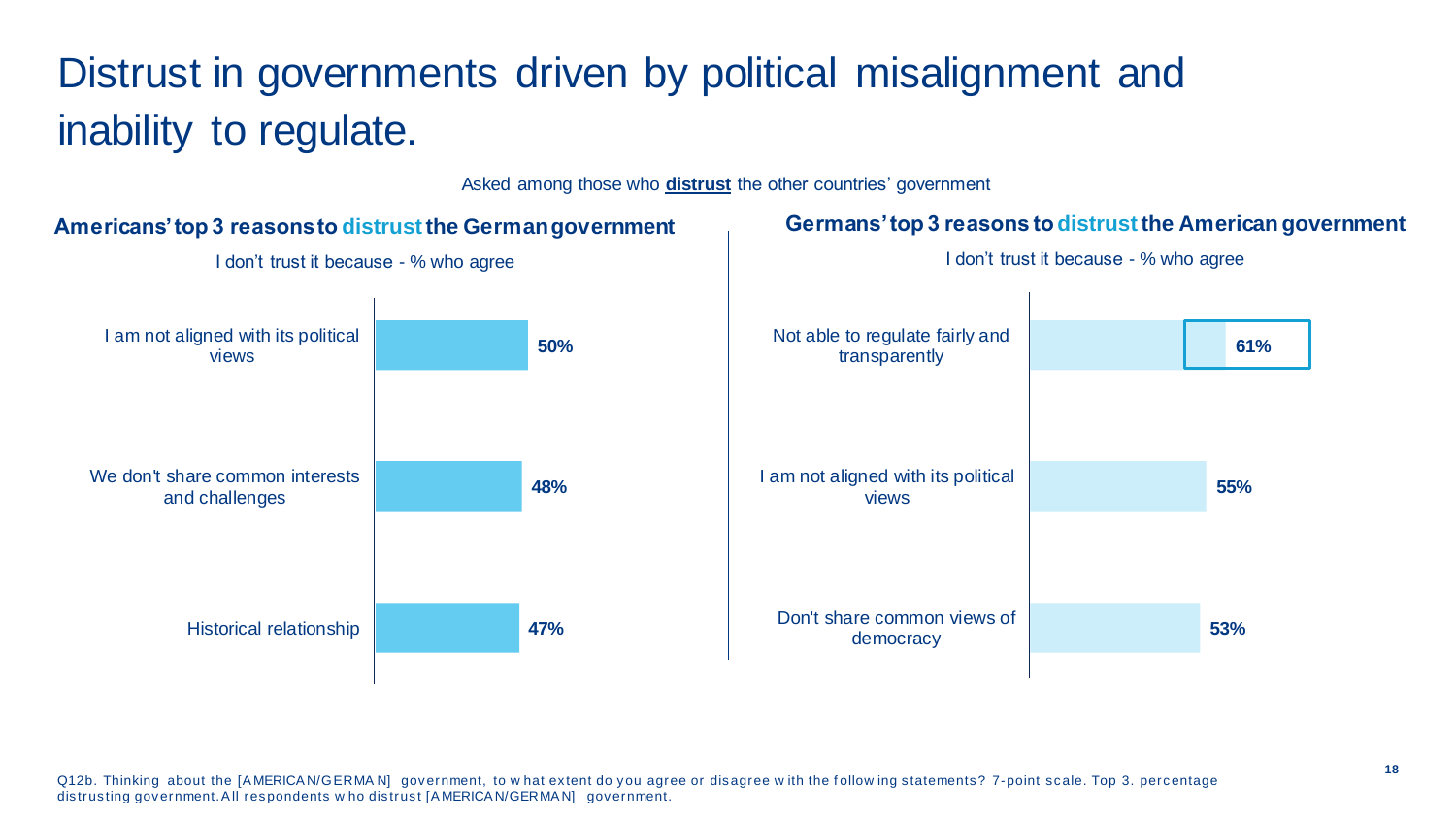# In partnership We trust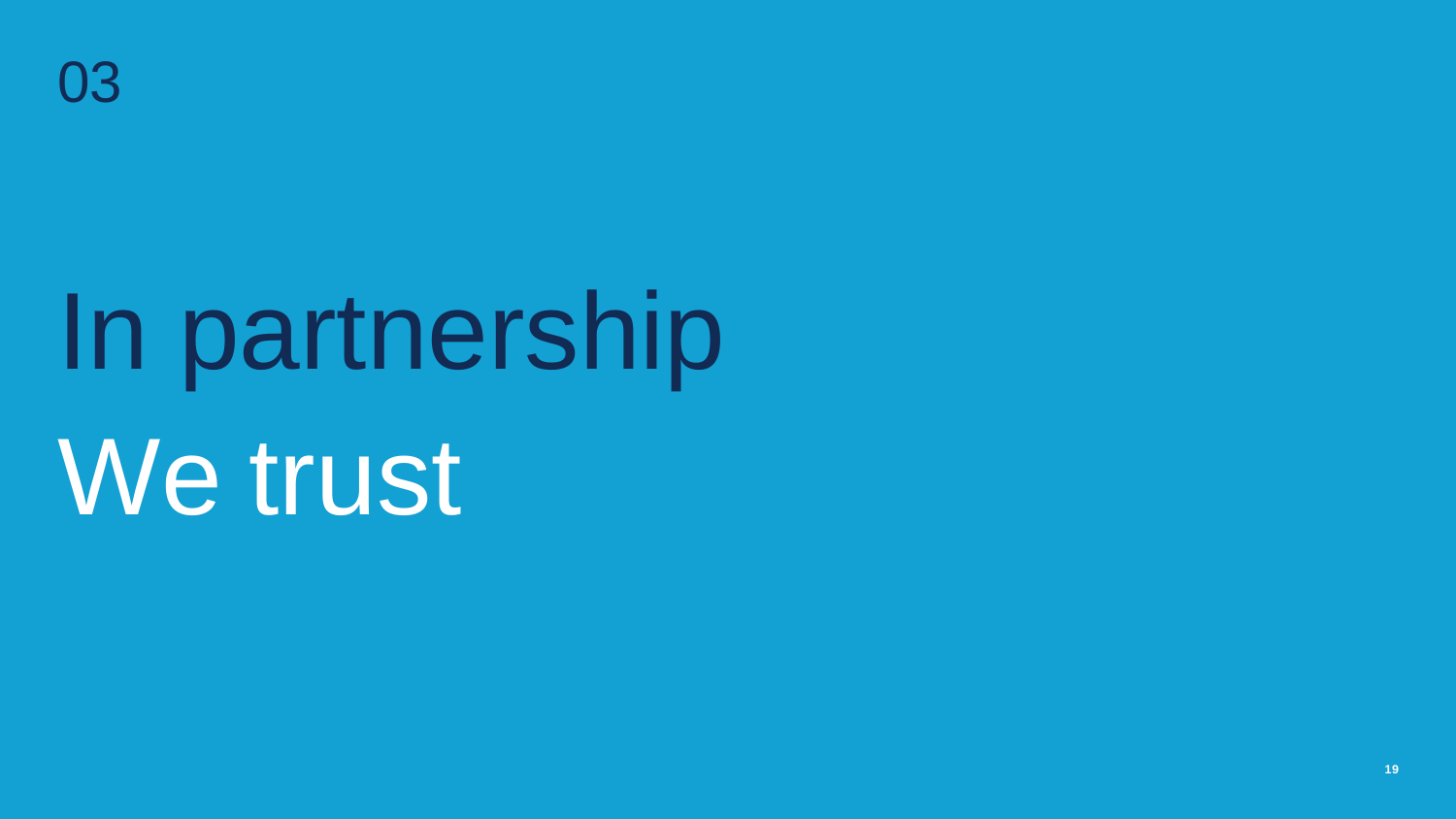## Strong Trust in the partnership and in each other's people and country.

**% who trust**



Q9:How much do you trust the follow ing [AMERICAN/GERMAN] institutions to do w hat is right? Q18: To w hat extent do you trust the German-American partnership to do w hat is right? 7-point scale. Top 4. Total respondents, US n=2,002, Germany n=2,001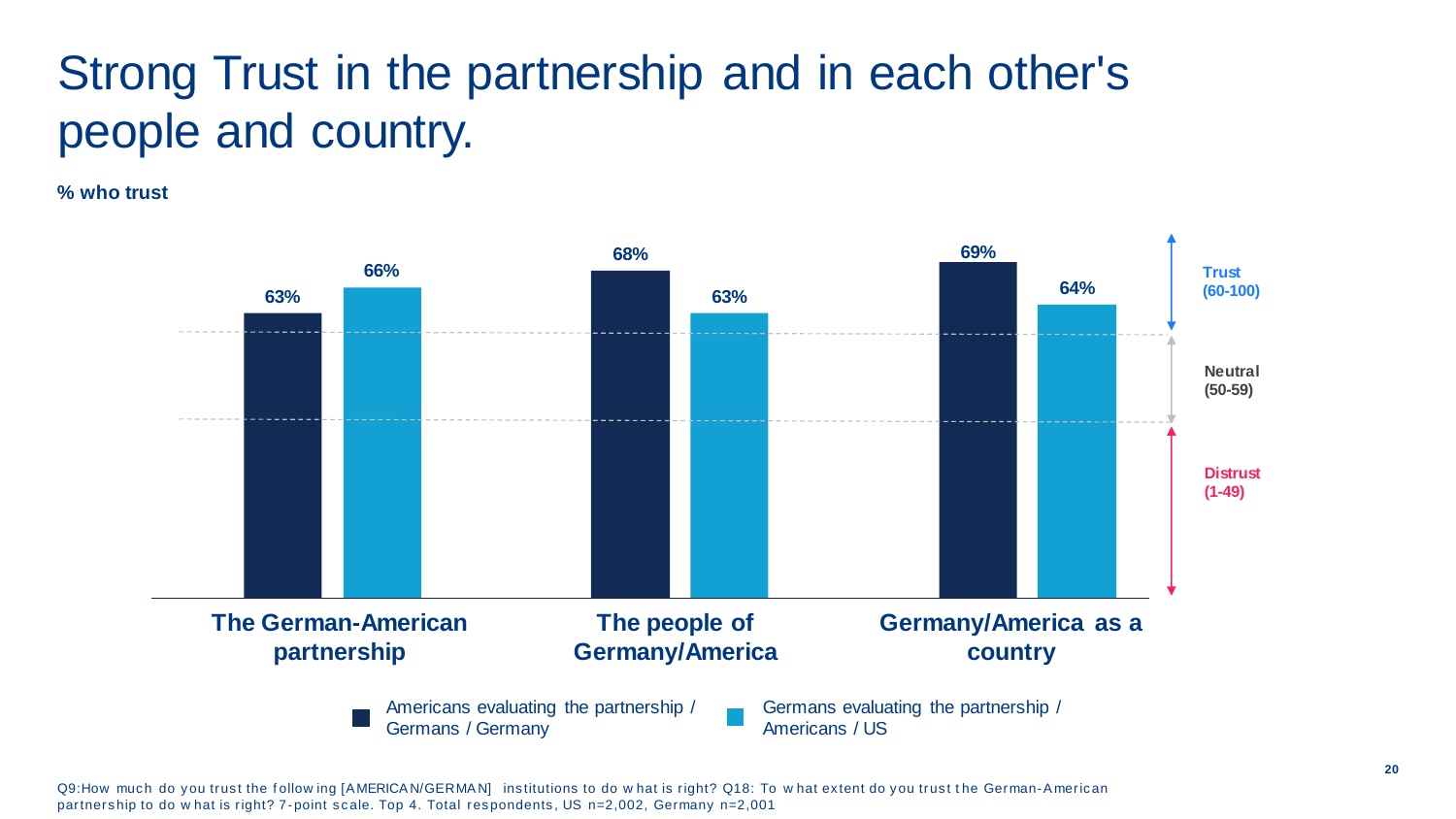## Men, older, and more affluent groups more trusting of the partnership. No group is distrusting.

**% who trust**

**63%**  *of Americans trust the partnership*

**66%**  *of Germans trust the partnership*

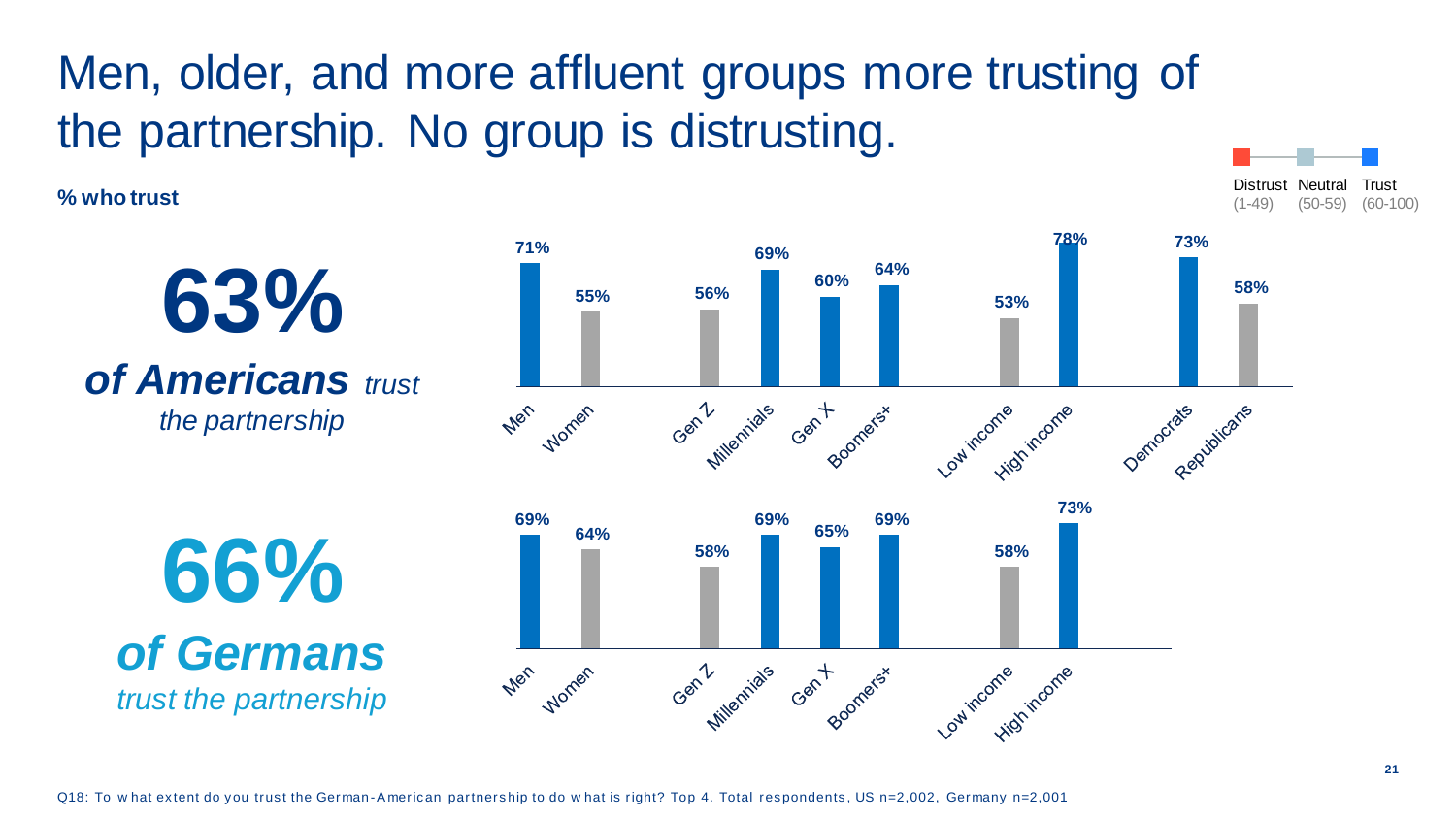### Response to the war in Ukraine has increased trust in both the US and Germany, as countries.

**% of Americans saying the specific event made them more trusting of Germany, as a country** 



**% of Germans saying the specific event made them more trusting of the US, as a country** 



Q16a/b: To what extent have the following events made you more or less trusting of [GERMANY/AMERICA] as a country? 7-point scale. More trusting top 3. Total respondents, US n=2,002, Germany n=2,001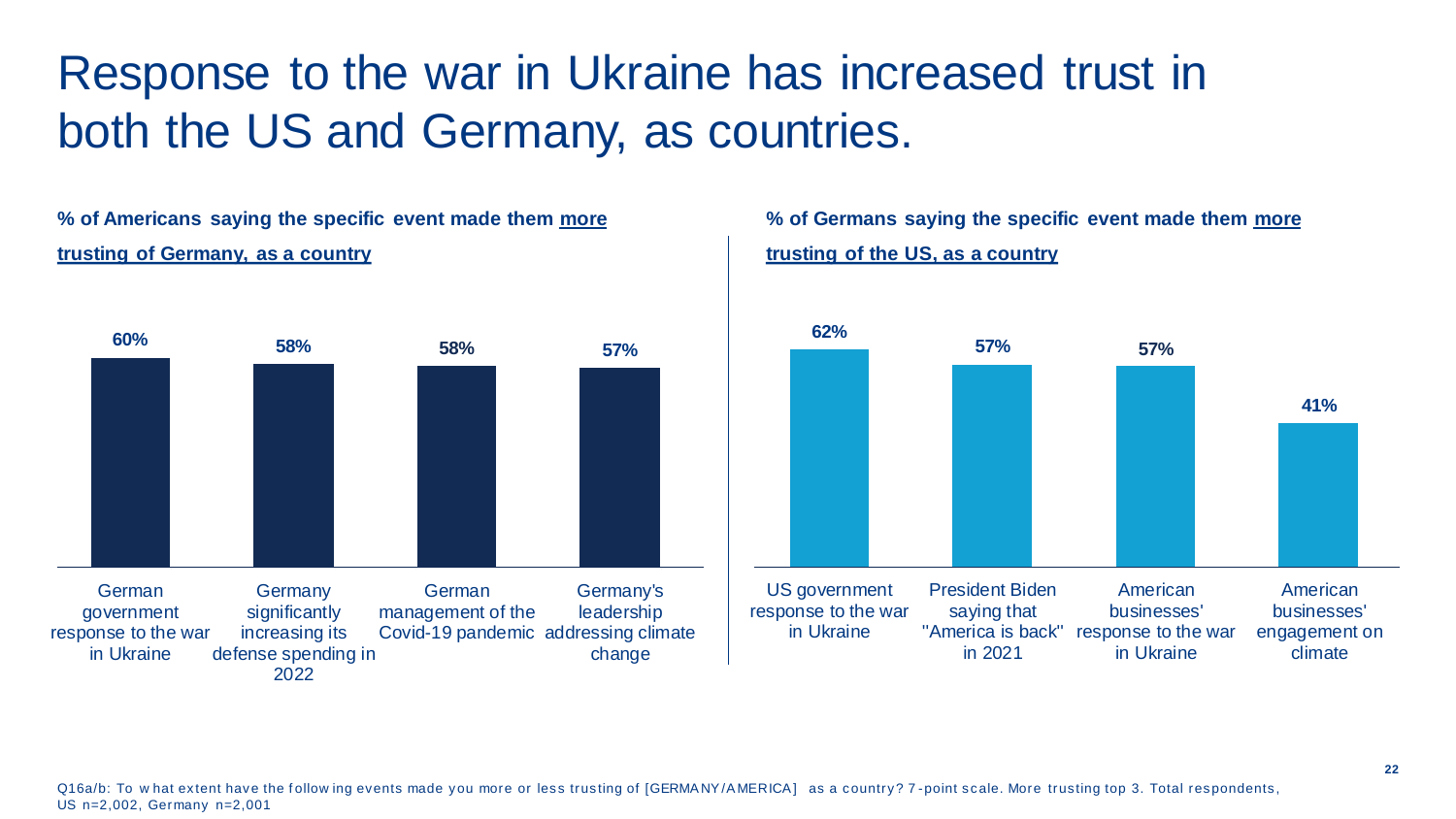## Engagement in Ukraine and on climate has built trust in the US as a country vs. other recent events.



Q16a/b: To w hat extent have the follow ing events made you more or less trusting of the USA as a country? 7-point scale. Difference more trusting top 3 box minus less trusting bottom 3 box. Total respondents, Germany n=2,001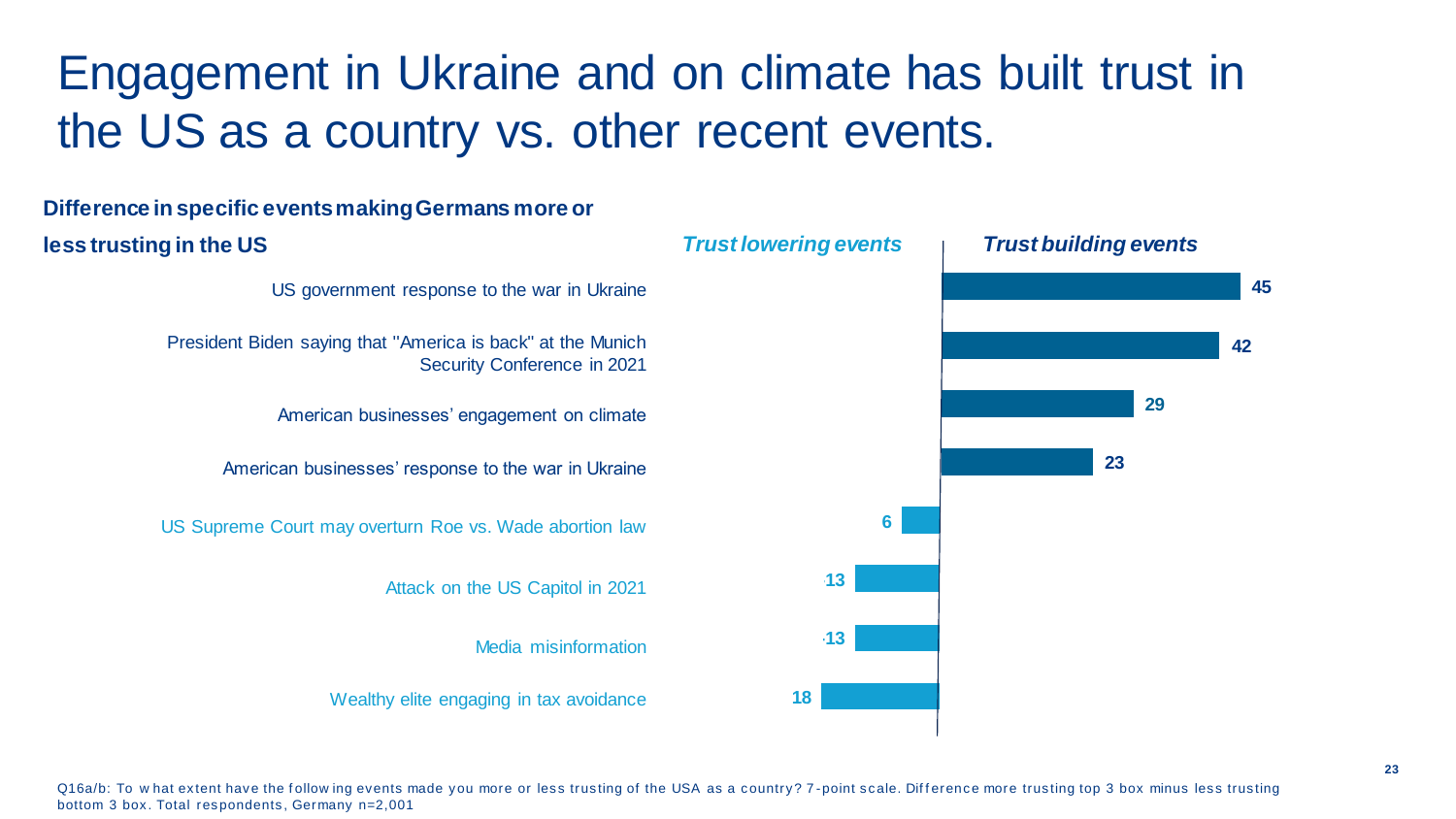## The partnership is strong and crucial to the world's stability.





**Agree -** New governments, led by Joseph Biden in the US and Olaf Scholz in Germany, have revitalized the strength of the US-German partnership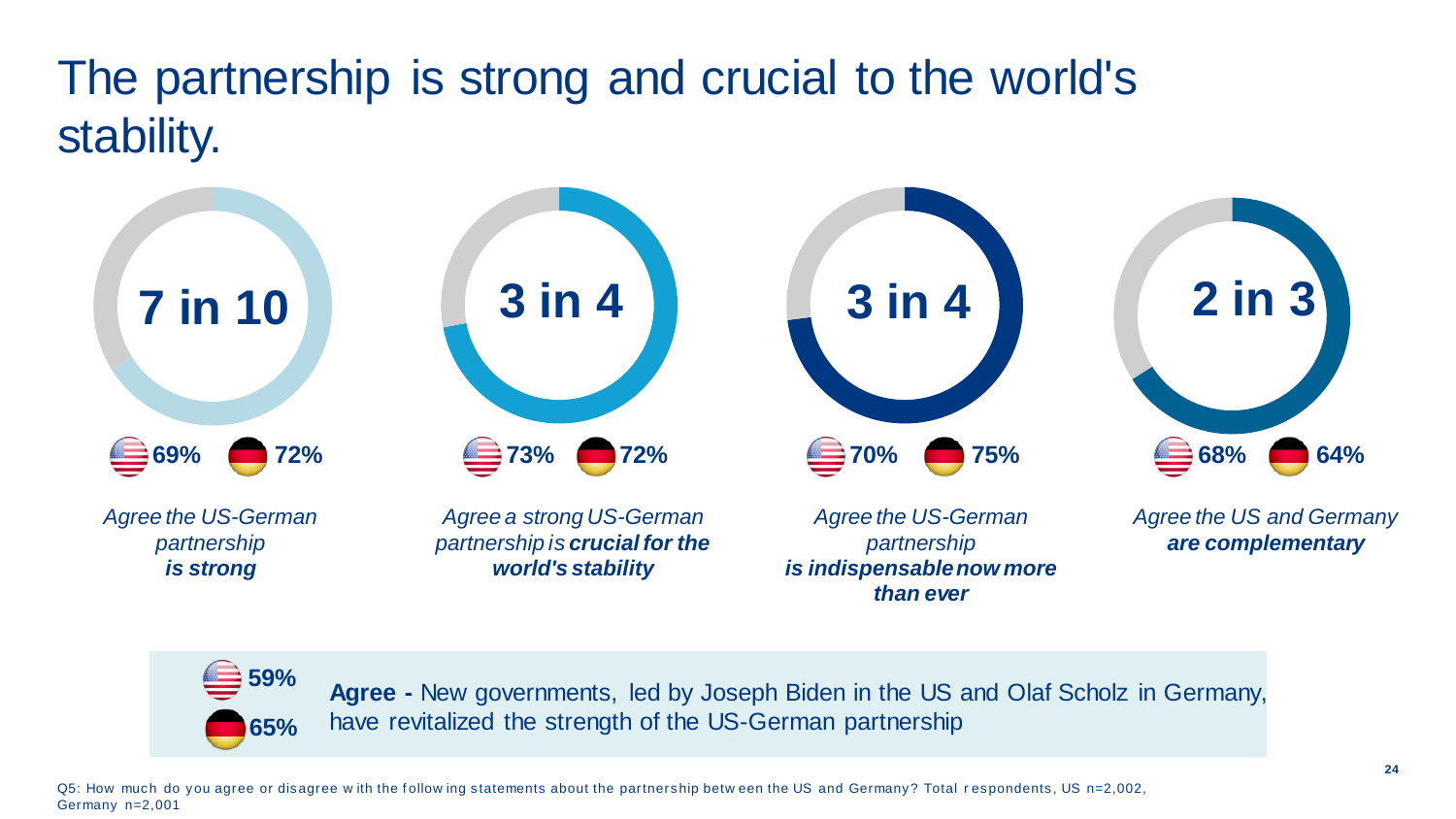## Broad alignment that partnership foundation is rooted in military alliance and trade.



Q7. Thinking about the partnership betw een the US and Germany, w hich of these do you think best describe w hat it is based on? 7-point scale. Top 3. Total respondents, US n=2,002, Germany n=2,001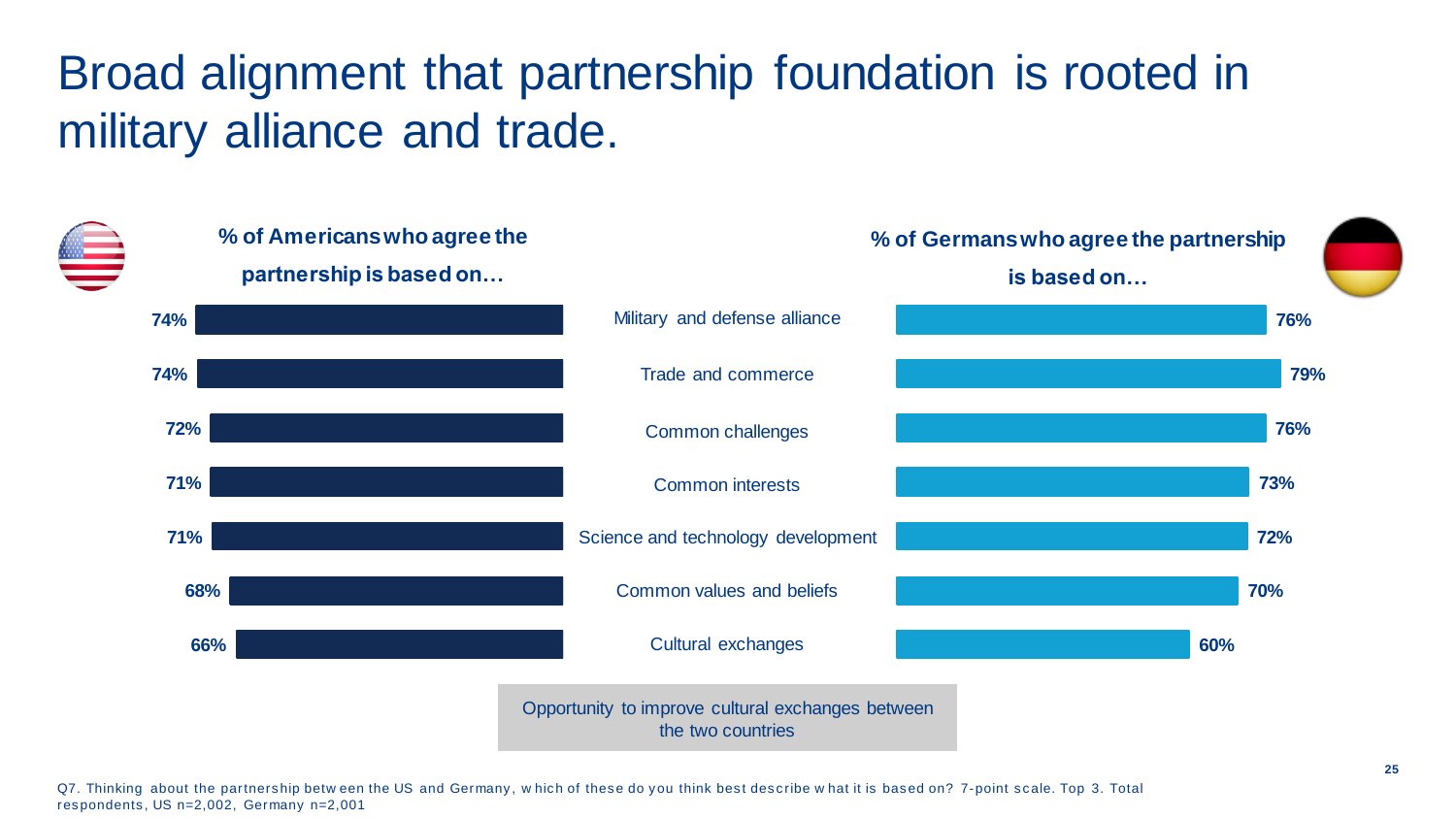### Majority say the partnership is equal, with shared strengths in innovation, diplomacy and economic power.





#### **AMERICAN STRENGTH**

**65% of Germans say military capabilities** are an American strength and a German weakness

#### More than 50% think **BOTH COUNTRIES STRONG IN:**

- Innovation in science and technology
- Manufacturing infrastructure
- Diplomacy on the world stage
- Economic power



#### **GERMAN STRENGTH**

**Only 23% of Americans think actions to address climate change**  are an American strength and a German weakness.

**36% of Germans** think it is a German strength and an American weakness.

Q20. How do you view the strengths and w eaknesses in the relationship? Q21: To w hat extent do you agree or disagree w ith the f ollow ing statements about the transatlantic partnership betw een the US and Germany? Total respondents, US n=2,002, Germany n=2,001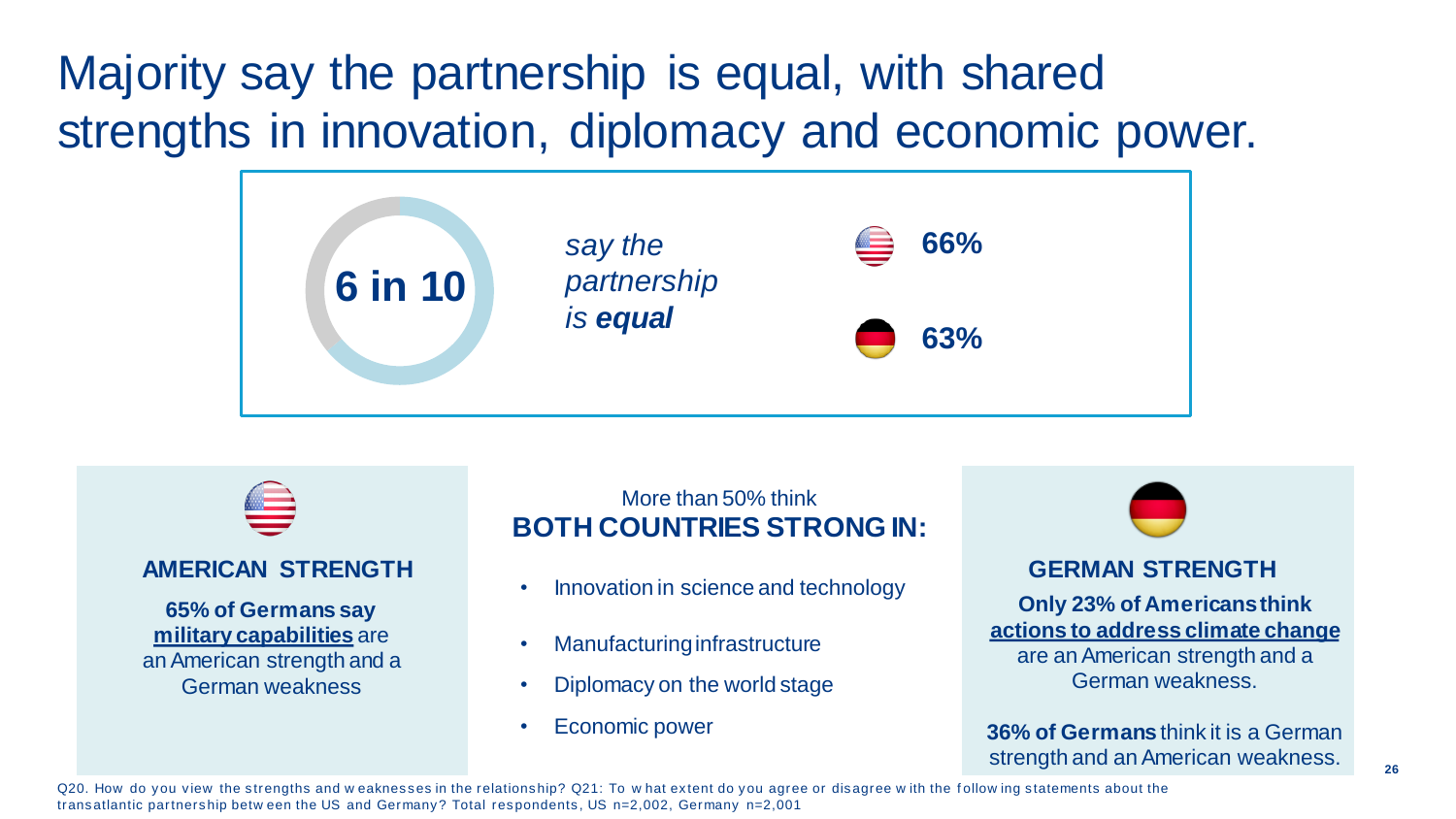One in two believe the best days of the partnership are ahead, younger generations are most optimistic.

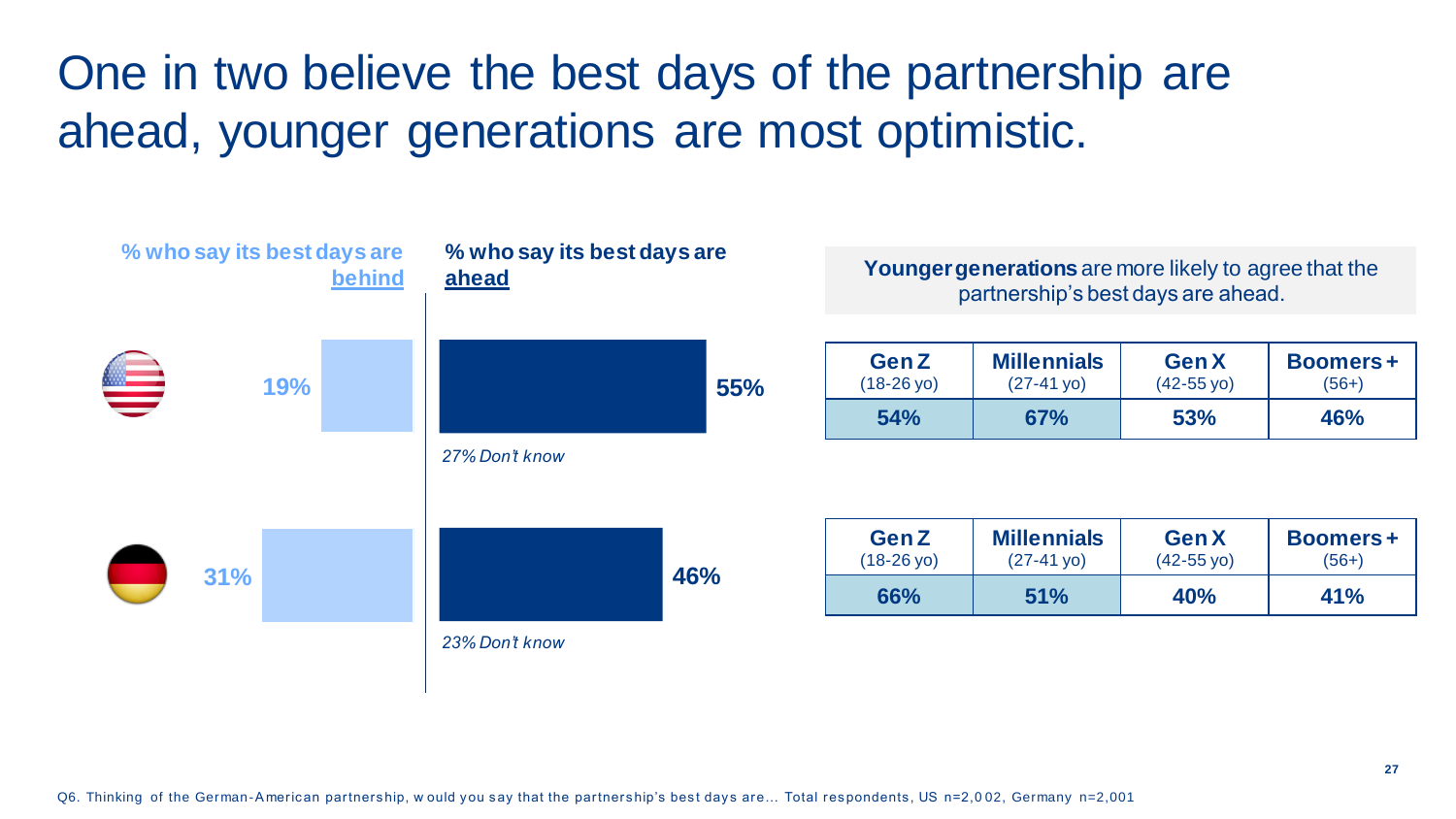#### Majority in both countries feel positively about the partnership.

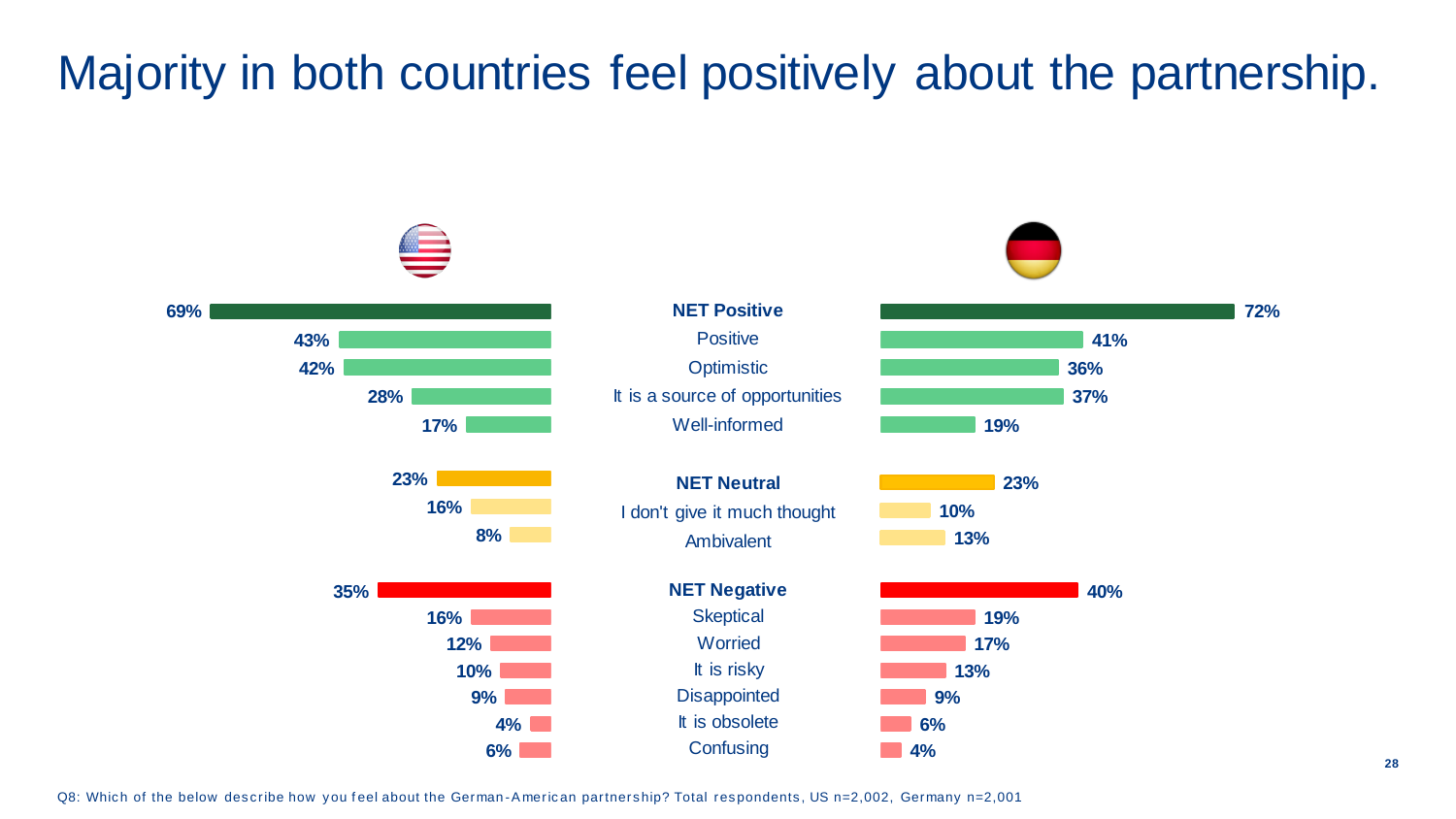

## Paving the way For the future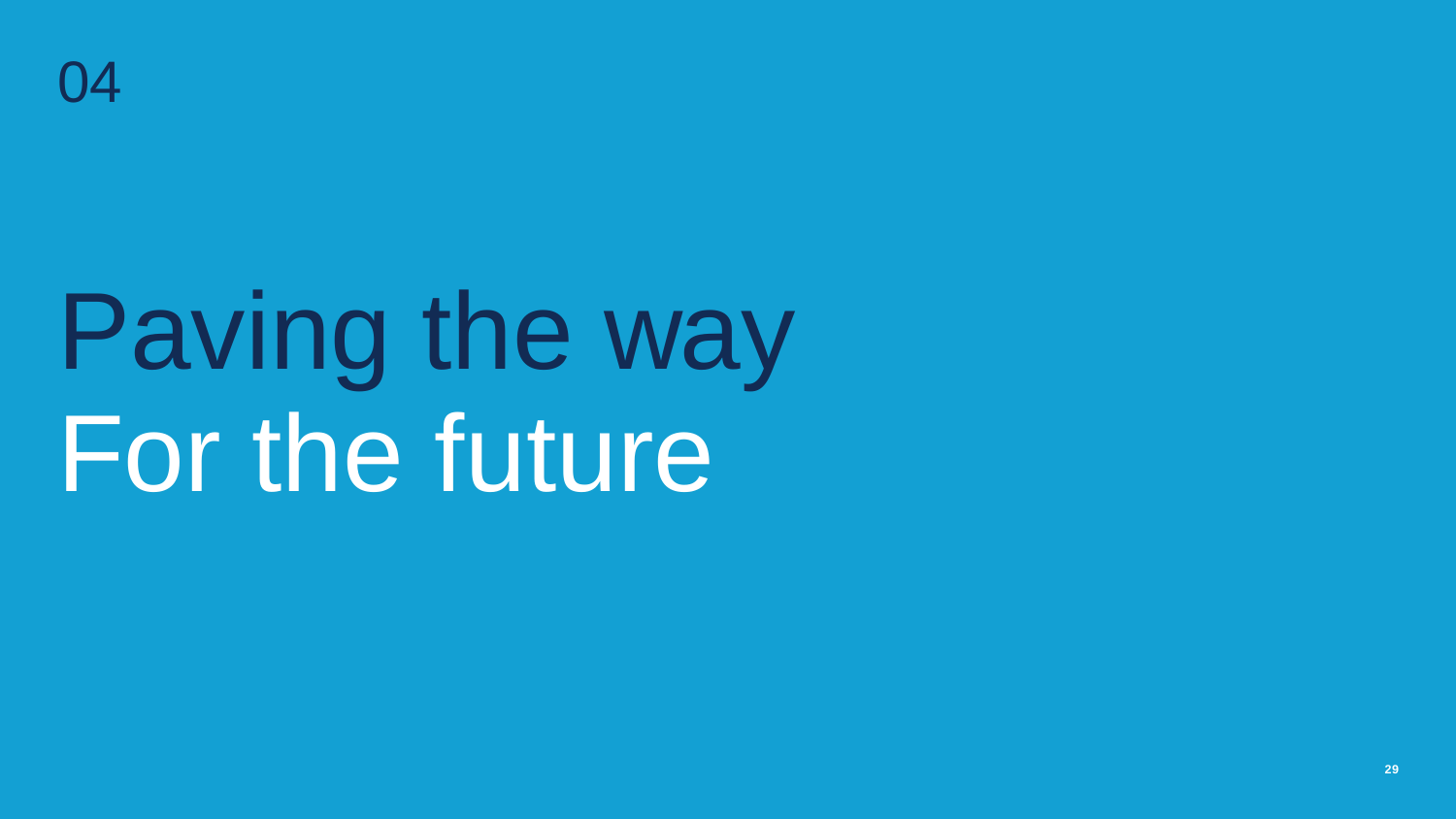## Both countries largely aligned on current priorities. Economic growth more of a priority in the US.



Q23: In your opinion, w hat are currently the top 3 priorities of the transatlantic partnership betw een the US and Germany? To tal respondents, US n=2,002, Germany n=2,001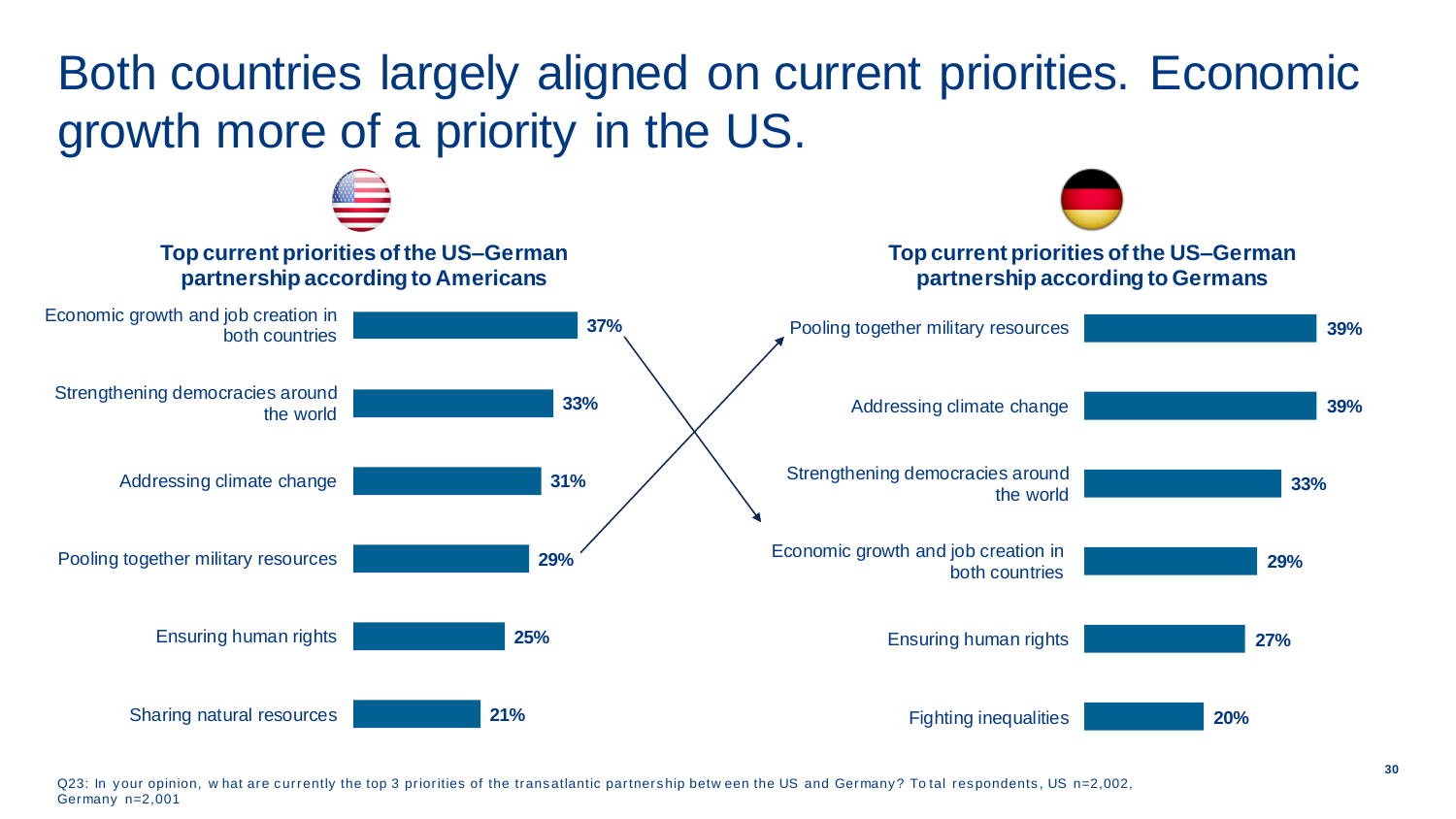## Future priorities of the partnership are similar. Climate change becoming more urgent for Germans.



Q22: In your opinion, w hat should be the top 3 priorities of the transatlantic partnership betw een the US and Germany? Total respondents, US n=2,002, Germany n=2,001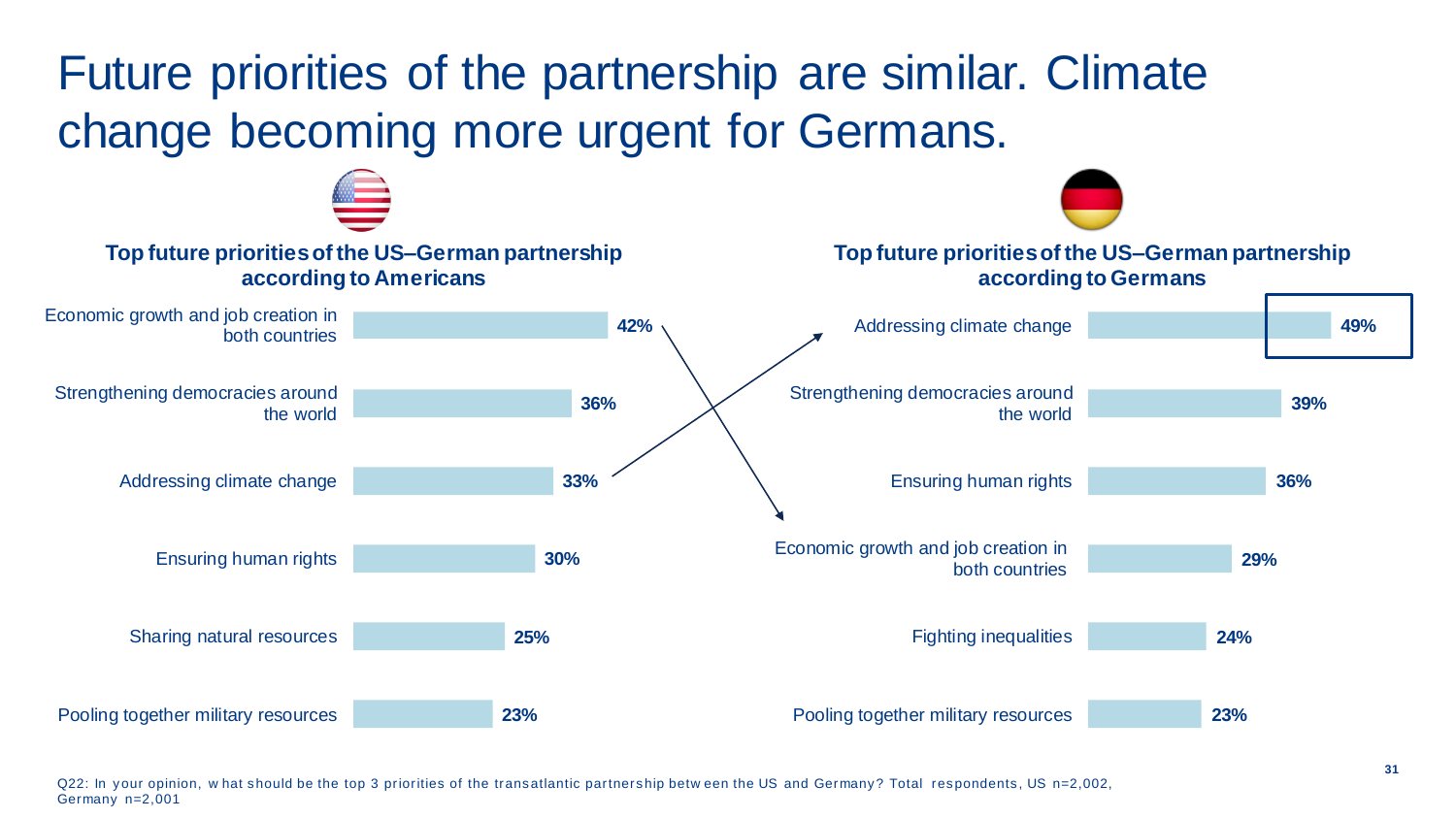### Three in four believe the partnership has global benefits and not only a domestic focus.

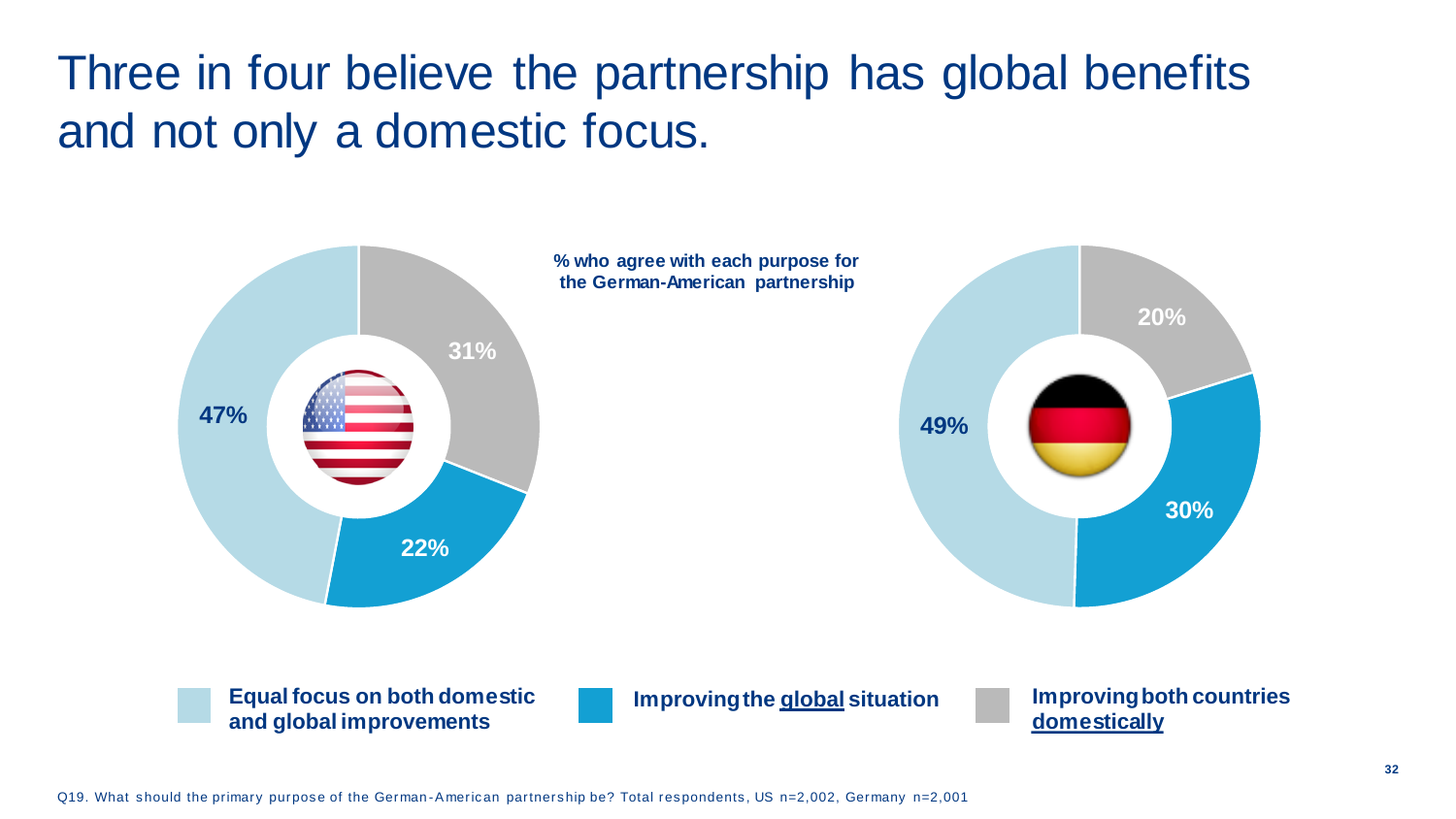Governments and businesses on both sides should drive the transatlantic partnership.

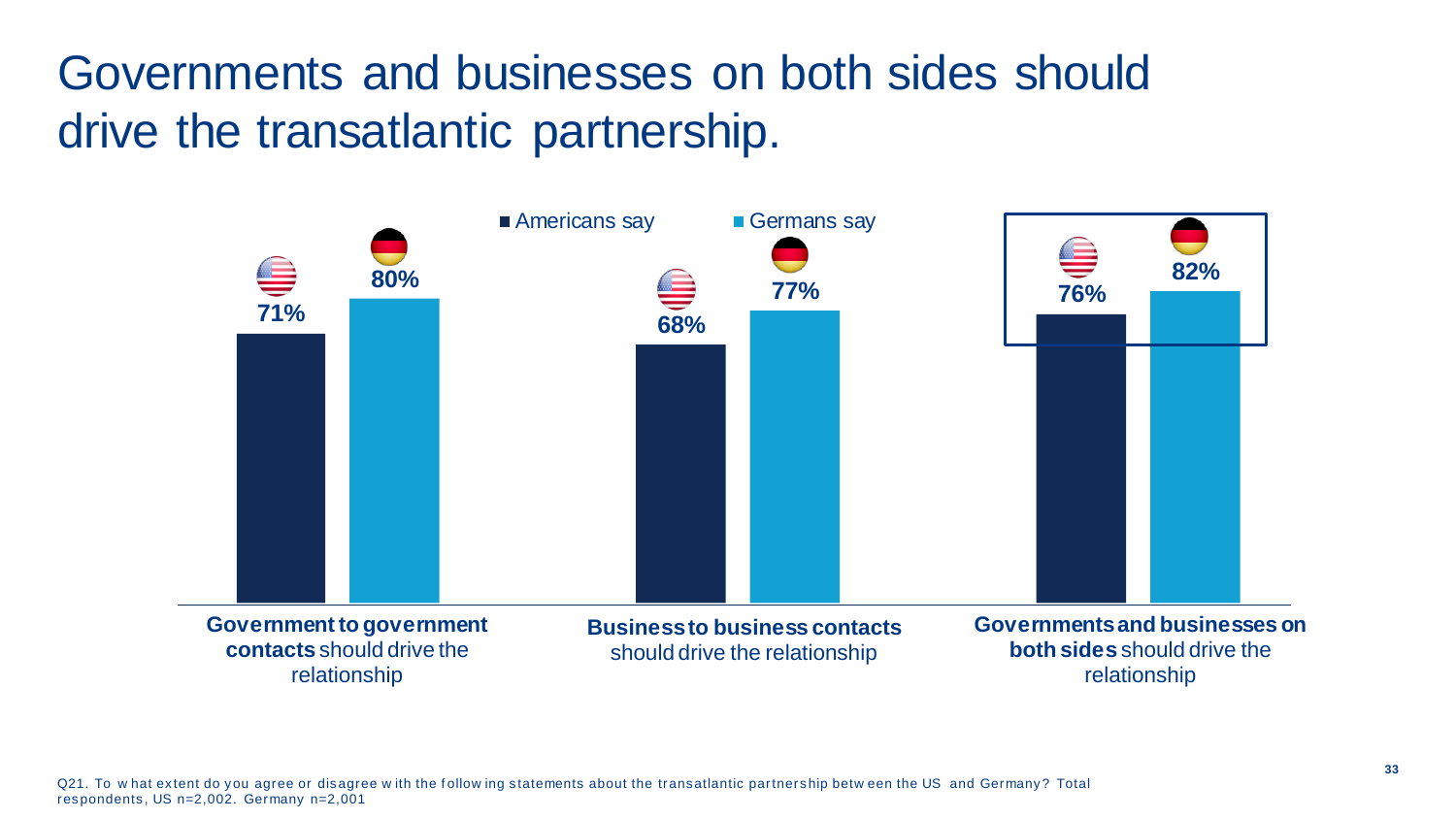## Transparency and long-term outlook are key to building trust.

#### **Top priorities for business on both sides**



Q24. To w hat extent do you agree or disagree w ith the f ollow ing about the German and A merican governments? Q25. To w hat exten t do you agree or disagree with the follow ing about German and American businesses? 7-point scale. Top 3 agree. Total respondents, US n=2,002, Germany n=2,001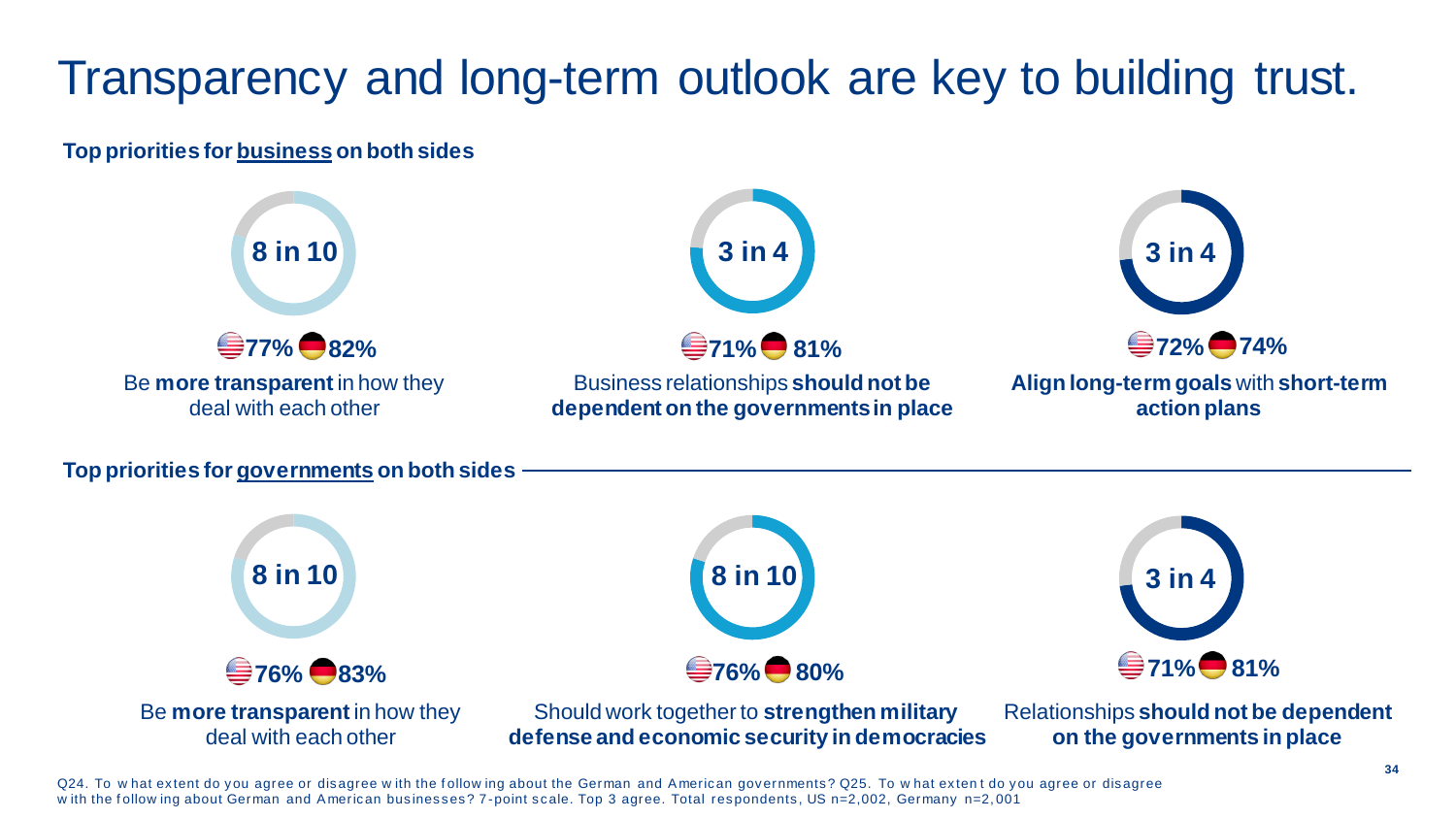## Executive Summary

1 **The partnership is strong**

#### 2 **Differing views on influence on the world and trust**

3 **Room for improvement and alignment**

- **Trust in the partnership is high**. The vast majority in both countries think the partnership is needed now more than ever and plays a crucial role for the world's stability.
- **Responses to the war in Ukraine** and actions of relatively new administrations contributed to building trust in the partnership.
- **Half of Americans and Germans believe its best days are ahead**, particularly younger generations.
- **Americans**see their country as a **global leader with strong influence**, and an ability to **address some key issues domestically**.
- They largely **trust German institutions** and see government and business as **competent and reliable**. Government actions on the environment are acknowledged.
- **Germans** think they are **one of several countries with moderate influence**, heavily **relying on international partnerships to address issues**.
- American businesses and government are largely trusted, seen as competent and reliable, but **Germans are skeptical of their honesty, transparency and commitment to the environment**.
- Although both countries are largely aligned on the priorities of the partnership, **economic growth and climate change need to be addressed to satisfy both parties.**
- **Business and governments are expected to lead the partnership** with transparency, mutual understanding and focus on long-term goals being key to build trust.